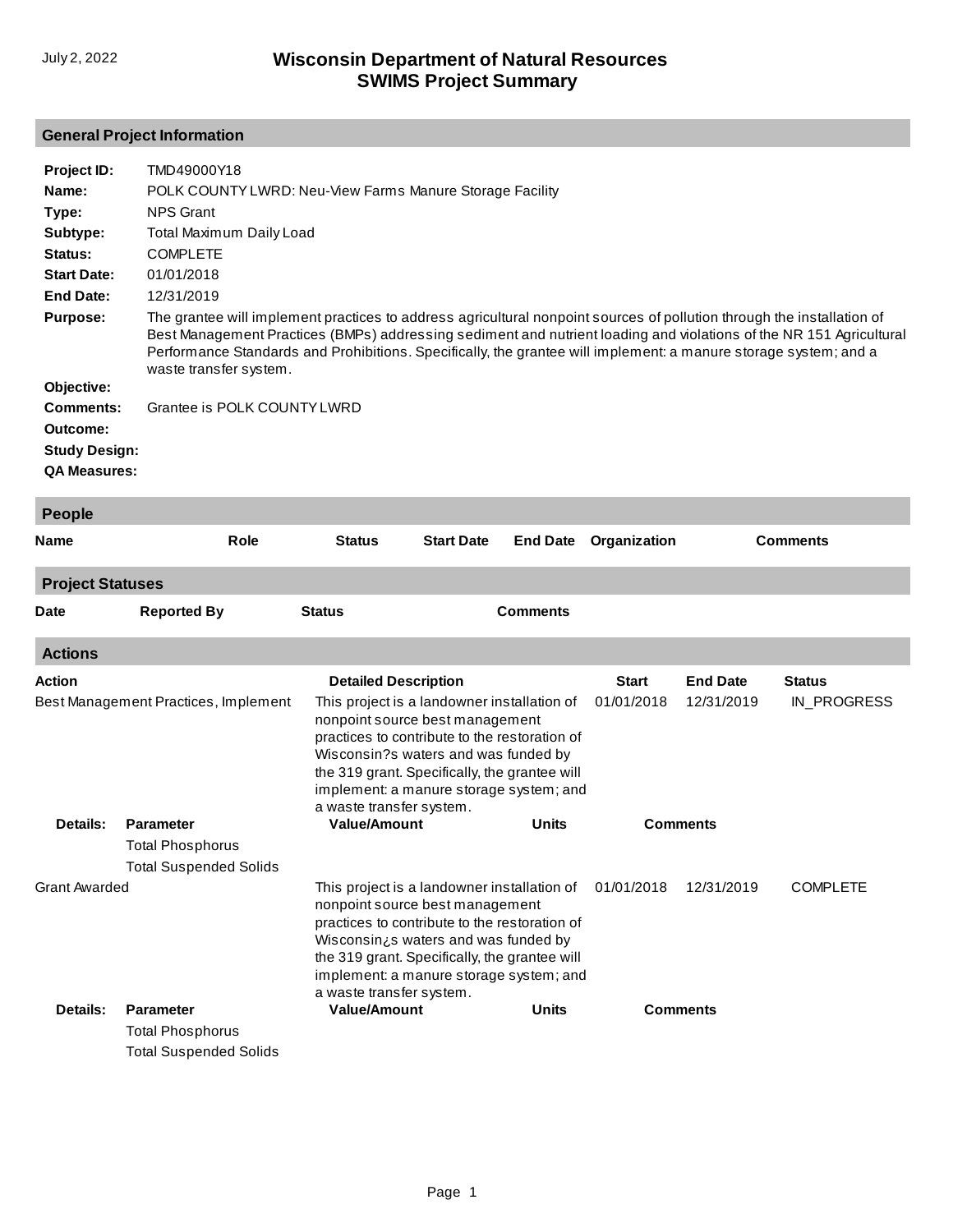| <b>Action</b>       |                                                                                                                                                                                                                                                                                                                                                                                                                                                                                                                                                                                                                                                                                                                                                                                                                                                                                                                                                                                                                                                                              | <b>Detailed Description</b> |              | <b>Start</b> | <b>End Date</b> | <b>Status</b>   |
|---------------------|------------------------------------------------------------------------------------------------------------------------------------------------------------------------------------------------------------------------------------------------------------------------------------------------------------------------------------------------------------------------------------------------------------------------------------------------------------------------------------------------------------------------------------------------------------------------------------------------------------------------------------------------------------------------------------------------------------------------------------------------------------------------------------------------------------------------------------------------------------------------------------------------------------------------------------------------------------------------------------------------------------------------------------------------------------------------------|-----------------------------|--------------|--------------|-----------------|-----------------|
| Runoff Grant - TMDL |                                                                                                                                                                                                                                                                                                                                                                                                                                                                                                                                                                                                                                                                                                                                                                                                                                                                                                                                                                                                                                                                              |                             |              | 01/01/2018   | 12/03/2018      | <b>COMPLETE</b> |
| <b>Details:</b>     | <b>Parameter</b>                                                                                                                                                                                                                                                                                                                                                                                                                                                                                                                                                                                                                                                                                                                                                                                                                                                                                                                                                                                                                                                             | <b>Value/Amount</b>         | <b>Units</b> |              | <b>Comments</b> |                 |
|                     | Clean Water Diversions in<br>WQMA: Number of animal<br>units for diversions<br>Clean Water Diversions in<br>WQMA: Number of farms with<br>diversions<br>Clean Water Diversions in<br>WQMA: Pollutant load<br>reduction<br>Developed Urban Areas: Other<br>(Please Specify)<br>Fueling and Maintenance<br>Areas: Oily sheen presence<br>Infiltration: % Pre-development<br>stay-on volume<br>Infiltration: Cubic feet stay-on<br>volume<br>Manure Storage Facilities:<br>Number of animal units<br>Manure Storage Facilities:<br>Number of animal units for<br>failing facilities<br>Manure Storage Facilities:<br>Number of closed facilities<br>Manure Storage Facilities:<br>Number of failing/leaking<br>facilities<br>Manure Storage Facilities:<br>Number of new/altered<br>facilities<br>NR 216: 20-40% Reduction in<br>TSS - % reduction<br>NR 216: 20-40% Reduction in<br><b>TSS - Pounds reduced</b><br>Nutrient Management on<br>Agricultural Land: Acres<br>planned<br>Peak Flow Discharge: Change<br>in cubic feet per second<br>Prohibition: Direct Runoff from |                             |              |              |                 |                 |
|                     |                                                                                                                                                                                                                                                                                                                                                                                                                                                                                                                                                                                                                                                                                                                                                                                                                                                                                                                                                                                                                                                                              |                             |              |              |                 |                 |
|                     | Feedlot/Stored Manure:<br><b>Number of Facilities</b><br>Prohibition: Direct Runoff from                                                                                                                                                                                                                                                                                                                                                                                                                                                                                                                                                                                                                                                                                                                                                                                                                                                                                                                                                                                     |                             |              |              |                 |                 |
|                     | Feedlot/Stored Manure:<br>Number of animal units<br>Prohibition: Direct Runoff from<br>Feedlot/Stored Manure:<br>Pollutant load reduction<br>Prohibition: Manure Storage<br>Overflow: Number of animal<br>units                                                                                                                                                                                                                                                                                                                                                                                                                                                                                                                                                                                                                                                                                                                                                                                                                                                              |                             |              |              |                 |                 |
|                     | Prohibition: Manure Storage<br>Overflow: Number of farms<br>Prohibition: Unconfired                                                                                                                                                                                                                                                                                                                                                                                                                                                                                                                                                                                                                                                                                                                                                                                                                                                                                                                                                                                          |                             |              |              |                 |                 |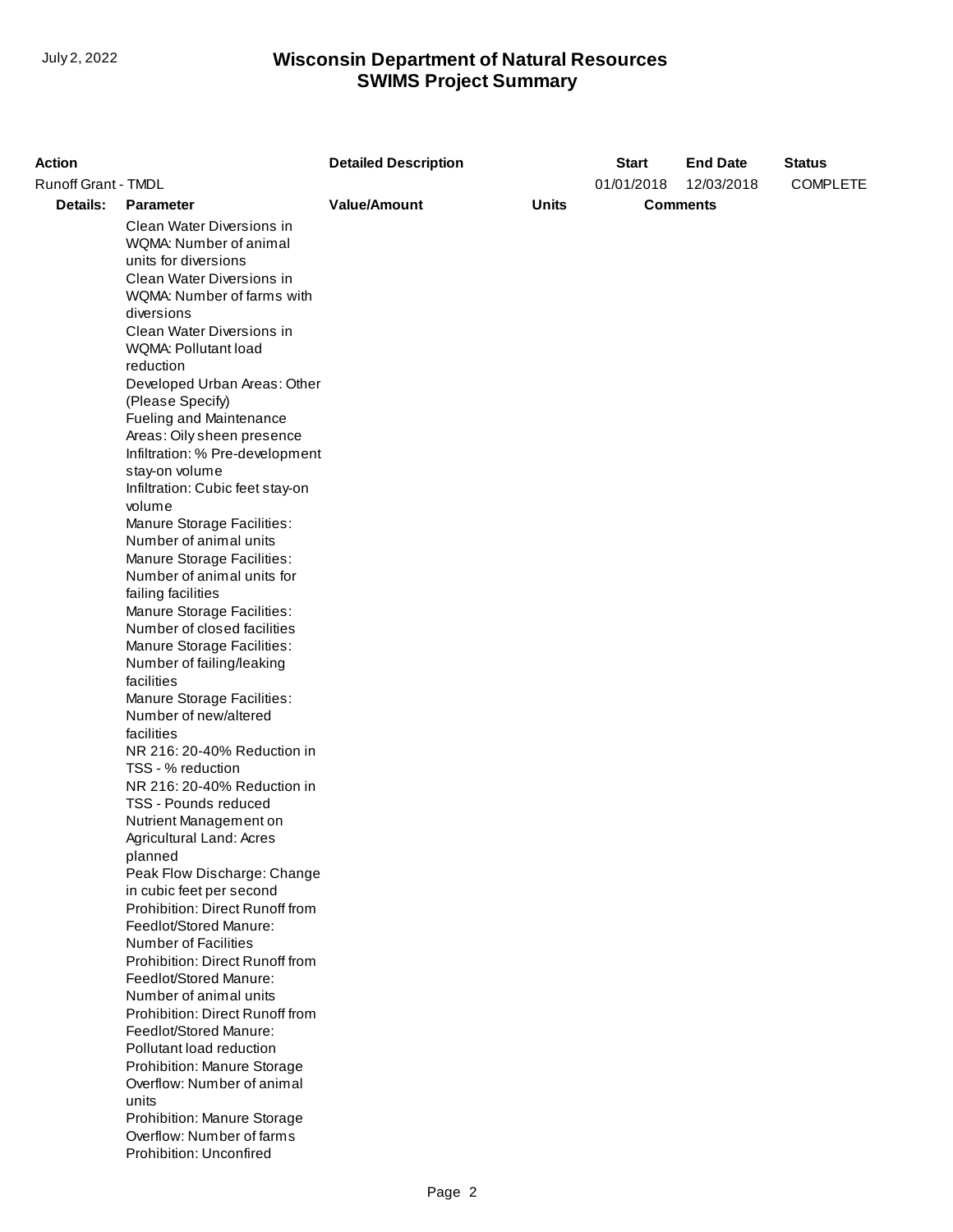| <b>Action</b> |                                                                                                                                                                                                                                                                                                                                                                                                                                              | <b>Detailed Description</b> |              | <b>Start</b> | <b>End Date</b> | <b>Status</b> |
|---------------|----------------------------------------------------------------------------------------------------------------------------------------------------------------------------------------------------------------------------------------------------------------------------------------------------------------------------------------------------------------------------------------------------------------------------------------------|-----------------------------|--------------|--------------|-----------------|---------------|
| Details:      | <b>Parameter</b>                                                                                                                                                                                                                                                                                                                                                                                                                             | <b>Value/Amount</b>         | <b>Units</b> |              | <b>Comments</b> |               |
|               | Manure Pile in WQMA: Number<br>of farms<br>Prohibition: Unlimited<br>Livestock Access: Feet of bank<br>protected<br>Prohibition: Unlimited<br>Livestock Access: Number of<br>farms<br>Protective Areas: Feet of bank<br>protected<br>Sheet, rill and wind erosion:<br>Acres meeting "T"<br>Streambanks: Feet of bank<br>protected<br>Streambanks: Tons of bank<br>erosion reduced<br>non NR 216: 20-40%<br>Reduction in TSS - %<br>reduction |                             |              |              |                 |               |
|               | non NR 216: 20-40%                                                                                                                                                                                                                                                                                                                                                                                                                           |                             |              |              |                 |               |
|               | <b>Reduction in TSS - Pounds</b><br>reduced                                                                                                                                                                                                                                                                                                                                                                                                  |                             |              |              |                 |               |

**Name Comments** 

# **Monitoring Stations**

#### **Assessment Units**

| <b>WBIC</b> | Segment | <b>Local Name</b>      | <b>Official Name</b>  |
|-------------|---------|------------------------|-----------------------|
| 742300      |         | <b>Bone Lake</b>       | Unnamed               |
| 742400      |         | <b>Bone Lake</b>       | Unnamed               |
| 1864900     |         | Marsh Lake             | Marsh Lake            |
| 2070100     | 5       | South Fork Hay River   | South Fork Hay River  |
| 2078800     | 3       | Moon Creek             | Moon Creek            |
| 2079400     |         | Camelia Lake           | Camelia Lake          |
| 2449200     |         | Alabama Lake (Long)    | Alabama Lake          |
| 2449400     |         | Antler Lake (Pine)     | Antler Lake           |
| 2449600     |         | <b>Badger Lake</b>     | Badger Lake           |
| 2449700     |         | <b>Baker Lake</b>      | <b>Baker Lake</b>     |
| 2450300     |         | <b>Barneys Lake</b>    | Barneys Lake          |
| 2450700     |         | <b>Bass Lake</b>       | <b>Bass Lake</b>      |
| 2450800     |         | <b>Bass Lake</b>       | <b>Bass Lake</b>      |
| 2452000     |         | Bass Lake (Sterling)   | <b>Bass Lake</b>      |
| 2452100     |         | Basswood Lake (Bass)   | Basswood Lake         |
| 2452200     |         | Bear Lake              | <b>Bear Lake</b>      |
| 2452500     |         | <b>Beautiful Lake</b>  | <b>Beautiful Lake</b> |
| 2452700     |         | Beede Lake             | Beede Lake            |
| 2453900     |         | <b>Black Lake</b>      | <b>Black Lake</b>     |
| 2454400     |         | Bone Lake T32nr16w S27 | <b>Bone Lake</b>      |
| 2454900     |         | <b>Briar Lake</b>      | <b>Briar Lake</b>     |
| 2455300     |         | <b>Brusher Lake</b>    | <b>Brusher Lake</b>   |
|             |         |                        |                       |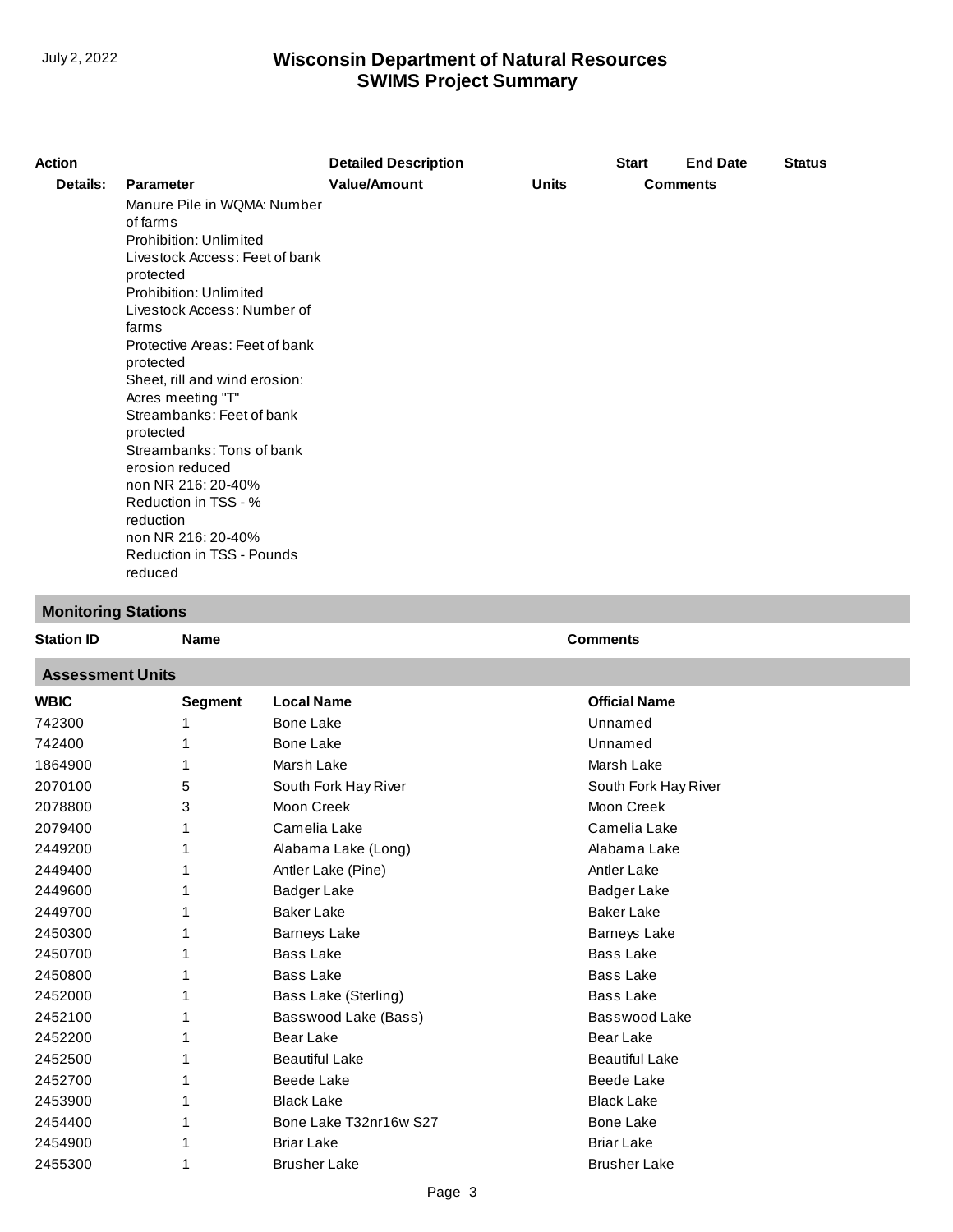| WBIC    | <b>Segment</b> | <b>Local Name</b>              | <b>Official Name</b>  |
|---------|----------------|--------------------------------|-----------------------|
| 2455800 | 1              | Laketown 16-1                  | <b>Bullhead Lake</b>  |
| 2456200 | 1              | Camp Douglas Lake              | Camp Douglas Lake     |
| 2456300 | 1              | Camp Lake                      | Camp Lake             |
| 2456800 | 1              | Center Lake (Big)              | <b>Big Lake</b>       |
| 2457100 | 1              | <b>Chelstrom Lake</b>          | <b>Chelstrom Lake</b> |
| 2457300 | 1              | Clara Lake                     | Clara Lake            |
| 2457400 | 1              | Clarey Lake (Twin)             | <b>Twin Lakes</b>     |
| 2457500 | 1              | Clauson Lake                   | Clauson Lake          |
| 2457800 | 1              | Clover Lake                    | Clover Lake           |
| 2458900 | 1              | Crescent Lake (Pickerel)       | Pickerel Lake         |
| 2459000 | 1              | Crooked Lake                   | Crooked Lake          |
| 2459900 | 1              | Dahl Lake                      | Dahl Lake             |
| 2460100 | 1              | Deedon Lake                    | Deedon Lake           |
| 2460400 | 1              | Eureka-West 15-8               | Deer Lake             |
| 2460500 | 1              | Deer Lake (T36n R15w S23-13)   | Deer Lake             |
| 2460800 | 1              | Depot Lake                     | Depot Lake            |
| 2461200 | 1              | Diamond Lake                   | Diamond Lake          |
| 2461300 | 1              | Dinger Lake                    | Dinger Lake           |
| 2461900 | 1              | Duck Lake                      | Duck Lake             |
| 2462700 | 1              | East Lake T35n R17w S33        | East Lake             |
| 2462800 | 1              | East Lake T34n R16w S18(Volga) | East Lake             |
| 2463100 | 1              | <b>Elbow Lake</b>              | <b>Elbow Lake</b>     |
| 2463200 | 1              | <b>Elkins Lake</b>             | <b>Elkins Lake</b>    |
| 2463400 | 1              | <b>Ellofson Lake</b>           | <b>Ellofson Lake</b>  |
| 2463600 | 1              | Ember Lake                     | Ember Lake            |
| 2463900 | 1              | Evergreen Lake (Deer)          | Deer Lake             |
| 2464200 | 1              | Fern Lake                      | Fern Lake             |
| 2464900 | 1              | Footes Lake                    | Footes Lake           |
| 2465000 | 1              | Fountain Lake                  | <b>Fountain Lake</b>  |
| 2465600 | 1              | Garfield Lake (Big Horseshoe)  | Horseshoe Lake        |
| 2465800 | 1              | Gibson Lake                    | Gibson Lake           |
| 2465900 | 1              | Gilbert Lake                   | Gilbert Lake          |
| 2466200 | 1              | Glovers Lake                   | Glovers Lake          |
| 2466700 | 1              | Gorres Lake                    | Gorres Lake           |
| 2466800 | 1              | Grass Lake                     | Grass Lake            |
| 2467000 | 1              | Greeley Lake                   | Greeley Lake          |
| 2467400 | 1              | Grimhs Lake                    | Grimhs Lake           |
| 2467500 | 1              | Grouse Lake                    | Grouse Lake           |
| 2467800 | 1              | Hamble Lakes (Twin)            | <b>Twin Lakes</b>     |
| 2468100 | 1              | <b>Hatchet Lake</b>            | <b>Hatchet Lake</b>   |
| 2468400 | 1              | Hawthorn Lake                  | Hawthorn Lake         |
| 2468500 | 1              | Hay Lake                       | Hay Lake              |
| 2468900 | 1              | Herby Lake                     | Herby Lake            |
| 2469200 | 1              | <b>Highland Lake</b>           | <b>Highland Lake</b>  |
| 2469600 | 1              | Hoover Lake                    | Hoover Lake           |
| 2470100 | 1              | Horseshoe Lake (Jensen)        | Horseshoe Lake        |
| 2470200 | 1              | Ice Lake                       | Ice Lake              |
| 2470400 | 1              | Island Lake T32n R16w S30      | <b>Island Lake</b>    |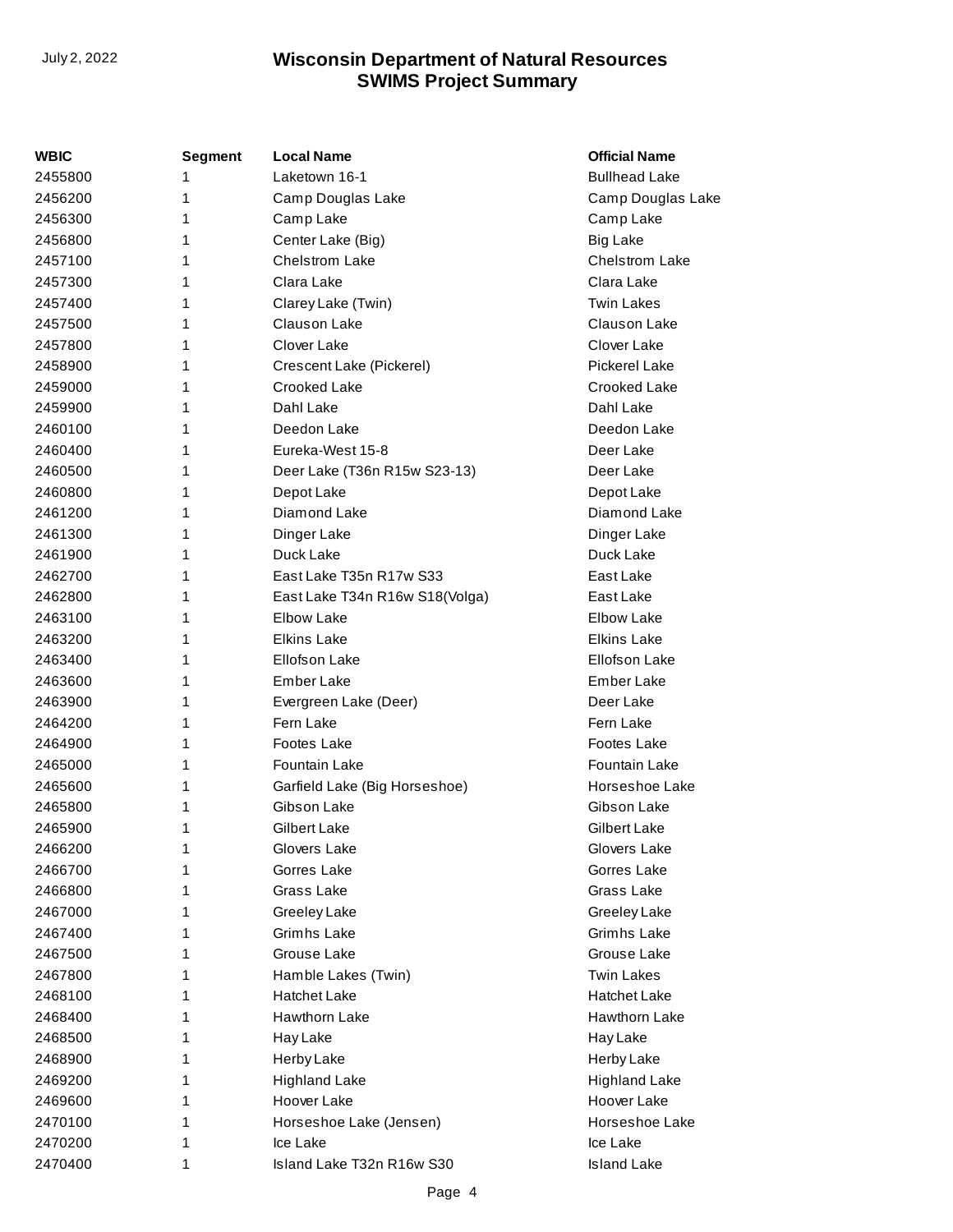| <b>WBIC</b> | Segment | <b>Local Name</b>             | <b>Official Name</b>                    |
|-------------|---------|-------------------------------|-----------------------------------------|
| 2470500     | 1       | <b>Island Lake</b>            | <b>Island Lake</b>                      |
| 2471200     | 1       | Jim Lake                      | Jim Lake                                |
| 2471300     | 1       | Joe Lake                      | Joe Lake                                |
| 2471400     | 1       | Johnson Lake                  | Johnson Lake                            |
| 2472100     | 1       | Kenny Lake                    | Kenny Lake                              |
| 2472300     | 1       | King Lake (Pine)              | King Lake                               |
| 2472400     | 1       | Kinney Lake                   | Kinney Lake                             |
| 2472600     | 1       | Knife Lake                    | Knife Lake                              |
| 2473200     | 1       | Kenabee Lake                  | Lake Kenabee                            |
| 2474000     | 1       | Land Lake                     | Land Lake                               |
| 2474200     | 1       | Larsen Lake                   | Larsen Lake                             |
| 2474500     | 1       | Lee Lake                      | Lee Lake                                |
| 2474700     | 1       | Lees Lake                     | Lees Lake                               |
| 2474900     | 1       | Legoo Lake                    | Legoo Lake                              |
| 2476500     | 1       | Little Horseshoe Lake         | Little Horseshoe Lake                   |
| 2476600     | 1       | Little Horseshoe Lake         | Little Horseshoe Lake                   |
| 2476700     | 1       | Little Horseshoe Lake         | L Horseshoe Lake, Little Horseshoe Lake |
| 2477100     | 1       | Little Mirror Lake (Pickerel) | Little Mirror Lake                      |
| 2477200     | 1       | Little Pine Lake              | Little Pine Lake                        |
| 2477400     | 1       | Little Round Lake             | Little Round Lake                       |
| 2477900     | 1       | Little Ward Lake              | Little Ward Lake                        |
| 2478000     | 1       | Lone Pine Lake                | Lone Pine Lake                          |
| 2478100     | 1       | Long Lake T32n R16w S27       | Long Lake                               |
| 2478200     | 1       | Long Lake T34n R17w S06       | Long Lake                               |
| 2478700     | 1       | Loon Lake                     | Loon Lake                               |
| 2479200     | 1       | Lost Lake T35n R17w S24       | Lost Lake                               |
| 2479900     | 1       | Lower Pine Lake               | Lower Pine Lake                         |
| 2480500     | 1       | Lykens Lake                   | Lykens Lake                             |
| 2480700     | 1       | <b>Mallard Lake</b>           | Mallard Lake                            |
| 2480900     | 1       | <b>Manitou Lake</b>           | Manitou Lake                            |
| 2481000     | 1       | Mansen Lake                   | Mansen Lake                             |
| 2481100     | 1       | Marsh Lake                    | Marsh Lake                              |
| 2481200     | 1       | Martel Lake                   | Martel Lake                             |
| 2481500     | 1       | Mckeith Lake                  | McKeith Lake                            |
| 2481700     | 1       | Bog Lake                      | Bog Lake                                |
| 2482300     | 1       | Miller Camp Lake              | Miller Camp Lake                        |
| 2483100     | 1       | Moccasin Lake (Long)          | Long Lake                               |
| 2483900     | 1       | Mud Lake                      | Mud Lake                                |
| 2484000     | 1       | Mud Lake T34n R16w S18        | Mud Lake                                |
| 2484800     | 1       | <b>Mullins Lake</b>           | Mullins Lake                            |
| 2484900     | 1       | Murdock Lake                  | Murdock Lake                            |
| 2485600     | 1       | North Fish Lake (Fish)        | North Fish Lake                         |
| 2485700     | 1       | Pipe Lake, North              | North Pipe Lake                         |
| 2486200     | 1       | Nimon Lake (Niemon)           | Nimon Lake                              |
| 2486400     | 1       | None Lake                     | <b>Big Horseshoe Lake</b>               |
| 2487200     | 1       | Omer Lake                     | Omer Lake                               |
| 2487500     | 1       | Ox Lake                       | Ox Lake                                 |
| 2487600     | 1       | Palmer Lake                   | Palmer Lake                             |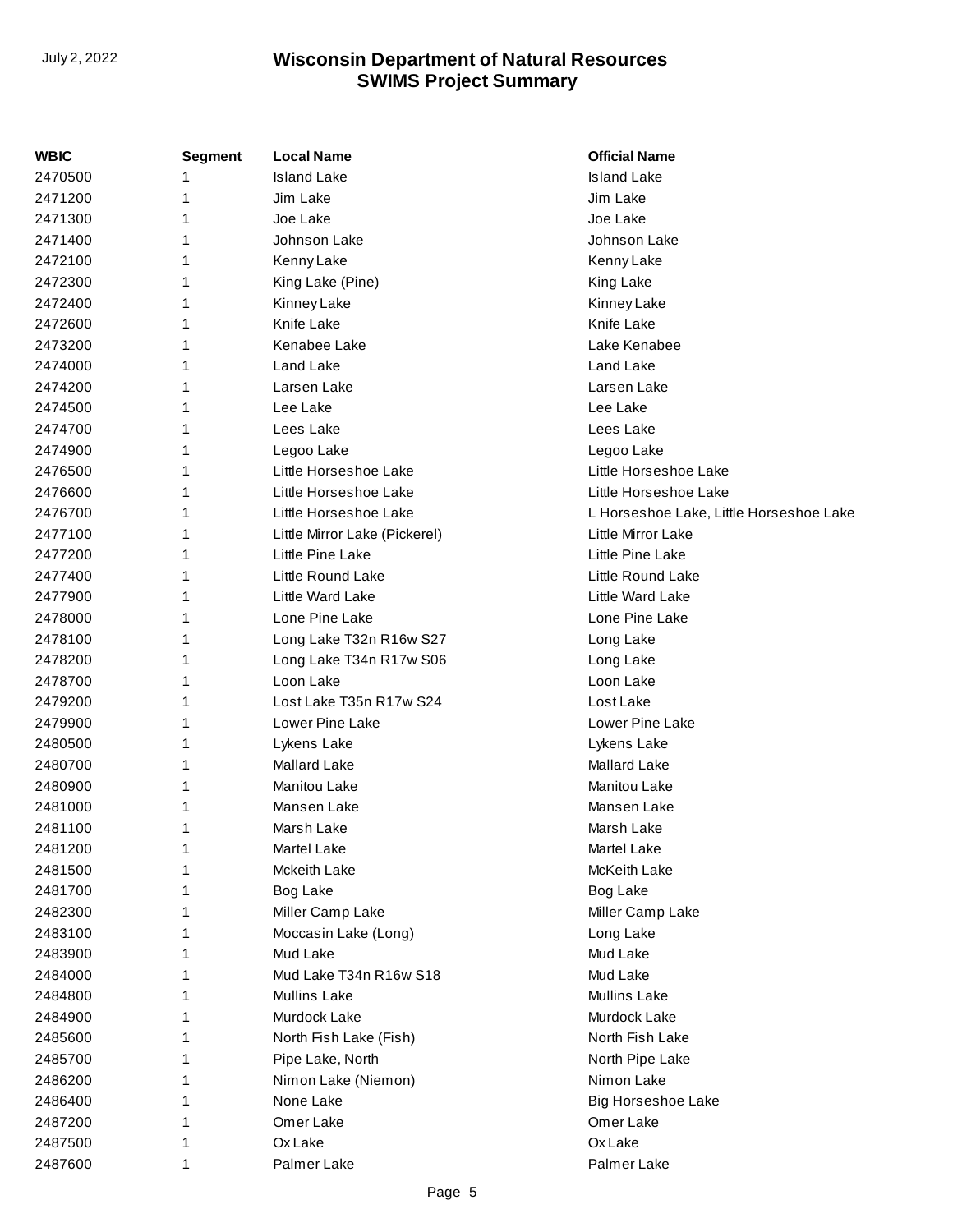| <b>WBIC</b> | <b>Segment</b> | <b>Local Name</b>          | <b>Official Name</b> |
|-------------|----------------|----------------------------|----------------------|
| 2487800     | 1              | Park Lake                  | Park Lake            |
| 2487900     | 1              | Parker Lake                | Parker Lake          |
| 2488000     | 1              | Paulsen Lake (Alden)       | Paulsen Lake         |
| 2488900     | 1              | <b>Philips Lake</b>        | Phillips Lake        |
| 2489600     | 1              | Pine Island Lake           | Pine Island Lake     |
| 2489900     | 1              | Pine Lake T36n R16w S24    | Pine Lake            |
| 2490300     | 1              | Pine Lake (Larch)          | Pine Lake            |
| 2490400     | 1              | Pine Lake T32n R18w S23    | Pine Lake            |
| 2490500     | 1              | Pipe Lake                  | Pipe Lake            |
| 2490700     | 1              | Pleasant Lake              | Pleasant Lake        |
| 2490800     | 1              | Pogo Lake (Big)            | <b>Big Lake</b>      |
| 2491000     | 1              | Poplar Lake                | Poplar Lake          |
| 2492200     | 1              | <b>Rhinstad Lake</b>       | <b>Rhinstad Lake</b> |
| 2492300     | 1              | <b>Rice Lake</b>           | Rice Lake            |
| 2492700     | 1              | Rock Lake                  | Rock Lake            |
| 2493300     | 1              | Round Lake T34n R18w S36   | Round Lake           |
| 2494000     | 1              | Round Lake (Cushing)       | Round Lake           |
| 2494200     | 1              | So. Fish Lake              | South Fish Lake      |
| 2495000     | 1              | Sand Lake                  | Sand Lake            |
| 2495400     | 1              | Sandhill Lake (Sand)       | Sandhill Lake        |
| 2496500     | 1              | Shiloh Lake                | Shiloh Lake          |
| 2496700     | 1              | Silver Lake                | Silver Lake          |
| 2497200     | 1              | Simpson Lake               | Simpson Lake         |
| 2497300     | 1              | Skinaway Lake              | Skinaway Lake        |
| 2497700     | 1              | Smith Lake                 | Smith Lake           |
| 2497800     | 1              | Smith Lake                 | Smith Lake           |
| 2498100     | 1              | Snowshoe Lake              | Snowshoe Lake        |
| 2498500     | 1              | Spring Lake                | Spring Lake          |
| 2498800     | 1              | Spur Lake (Little Pine)    | Little Pine Lake     |
| 2498900     | 1              | Square Lake                | Square Lake          |
| 2499800     | 1              | Sugarbush Lake             | Sugarbush Lake       |
| 2499900     | 1              | Summerfield Lake           | Summerfield Lake     |
| 2500200     | 1              | Surprise Lake              | Surprise Lake        |
| 2500500     | 1              | Swede Lake                 | Swede Lake           |
| 2500700     | 1              | T Lake                     | <b>TLake</b>         |
| 2501000     | 1              | Tarbert Lake (Tabor, Twin) | <b>Tarbert Lake</b>  |
| 2501900     | 1              | <b>Townline Lake</b>       | <b>Townline Lake</b> |
| 2502400     | 1              | Trident Lake (Pine, King)  | <b>Trident Lake</b>  |
| 2503000     | 1              | <b>Tuttle Lake</b>         | <b>Tuttle Lake</b>   |
| 2503100     | 1              | Twenty-Ninth Lake          | Twenty-Ninth Lake    |
| 2503200     | 1              | <b>Twin Lake</b>           | <b>Twin Lake</b>     |
| 2503400     | 1              | <b>Twin Lakes</b>          | <b>Twin Lakes</b>    |
| 2505300     | 1              | Un Lake                    | Unnamed              |
| 2505400     | 1              | Un Lake                    | Unnamed              |
| 2505500     | 1              | Un Lake                    | Unnamed              |
| 2505600     | 1              | Un Lake                    | Unnamed              |
| 2505830     | 1              | Local Water                | Unnamed              |
| 2505900     | 1              | Local Water                | Unnamed              |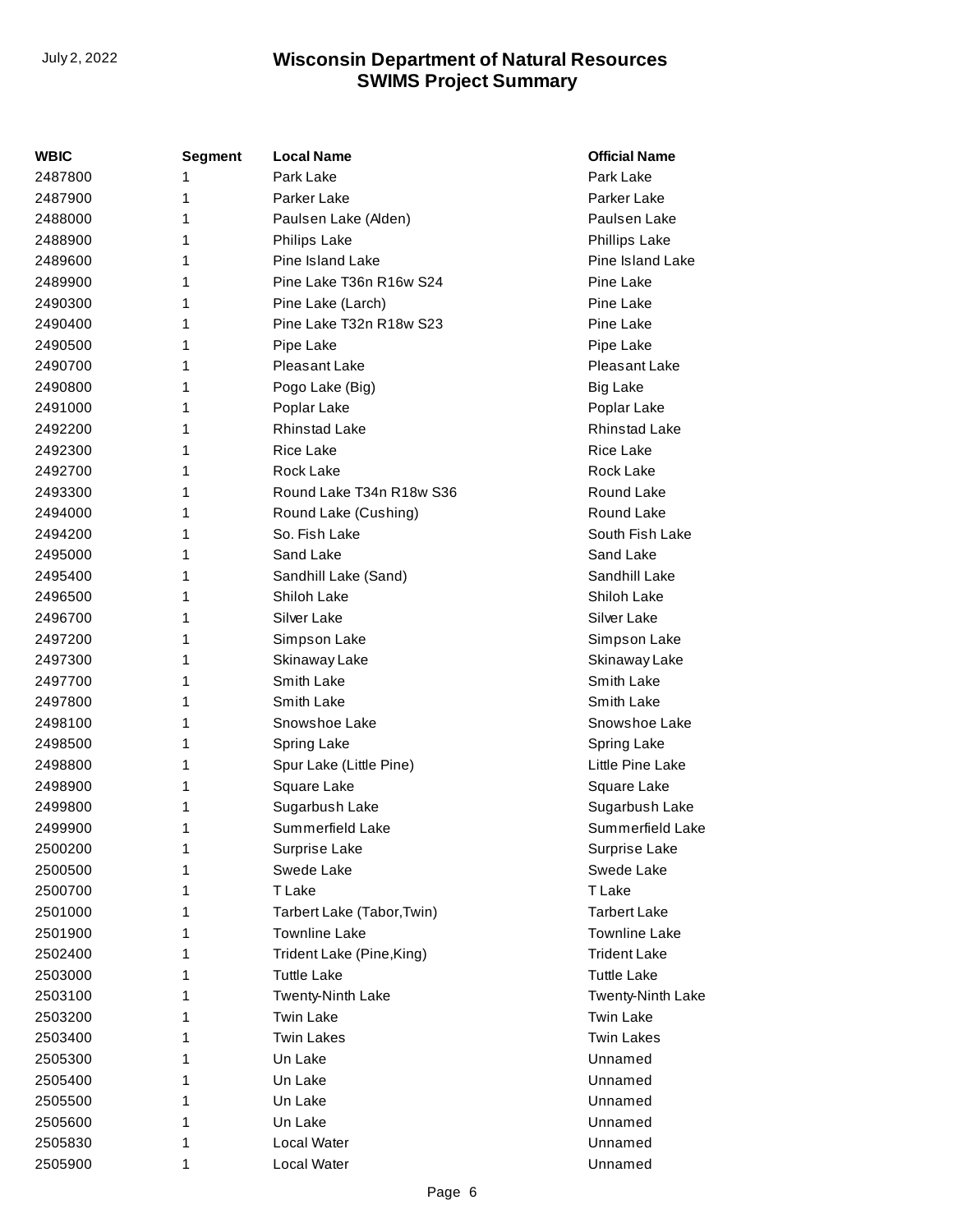| <b>WBIC</b> | <b>Segment</b> | <b>Local Name</b> | <b>Official Name</b> |
|-------------|----------------|-------------------|----------------------|
| 2505945     | 1              | Un Lake           | Unnamed              |
| 2505960     | 1              | Un Lake           | Unnamed              |
| 2506000     | 1              | Un Lake           | Unnamed              |
| 2506100     | 1              | Un Lake           | Unnamed              |
| 2506200     | 1              | Un Lake           | Unnamed              |
| 2506300     | 1              | Un Lake           | Unnamed              |
| 2506400     | 1              | Un Lake           | Unnamed              |
| 2506500     | 1              | Un Lake           | Unnamed              |
| 2506600     | 1              | Un Lake           | Unnamed              |
| 2506600     | 2              | Un Lake           | Unnamed              |
| 2506610     | 1              | Un Lake           | Unnamed              |
| 2508505     | 1              | Un Lake           | Unnamed              |
| 2508550     | 1              | Beaver 15         | Unnamed              |
| 2508590     | 1              | Un Lake           | Unnamed              |
| 2508600     | 1              | Un Lake           | Unnamed              |
| 2508700     | 1              | Un Lake           | Unnamed              |
| 2508800     | 1              | Un Lake           | Unnamed              |
| 2508900     | 1              | Un Lake           | Unnamed              |
| 2509000     | 1              | Un Lake           | Unnamed              |
| 2511400     | 1              | Un Lake           | Unnamed              |
| 2511450     | 1              | Un Lake           | Unnamed              |
| 2511500     | 1              | Un Lake           | Unnamed              |
| 2511600     | 1              | Un Lake           | Unnamed              |
| 2511700     | 1              | Un Lake           | Unnamed              |
| 2511800     | 1              | Un Lake           | Unnamed              |
| 2511900     | 1              | Un Lake           | Unnamed              |
| 2512000     | 1              | Un Lake           | Unnamed              |
| 2512100     | 1              | Un Lake           | Unnamed              |
| 2512200     | 1              | Un Lake           | Unnamed              |
| 2512300     | 1              | Un Lake           | Unnamed              |
| 2512400     | 1              | Un Lake           | Unnamed              |
| 2512500     | 1              | Un Lake           | Unnamed              |
| 2512600     | 1              | Un Lake           | Unnamed              |
| 2512700     | 1              | Un Lake           | Unnamed              |
| 2512800     | 1              | Un Lake           | Unnamed              |
| 2512900     | 1              | Un Lake           | Unnamed              |
| 2513000     | 1              | Un Lake           | Unnamed              |
| 2513100     | 1              | Un Lake           | Unnamed              |
| 2513200     | 1              | Un Lake           | Unnamed              |
| 2513300     | 1              | Un Lake           | Unnamed              |
| 2513380     | 1              | Un Lake           | Unnamed              |
| 2513400     | 1              | Un Lake           | Unnamed              |
| 2513500     | 1              | Un Lake           | Unnamed              |
| 2513600     | 1              | Un Lake           | Unnamed              |
| 2513700     | 1              | Un Lake           | Unnamed              |
| 2513800     | 1              | Un Lake           | Unnamed              |
| 2513900     | 1              | Local Water       | Unnamed              |
| 2514000     | 1              | Un Lake           | Unnamed              |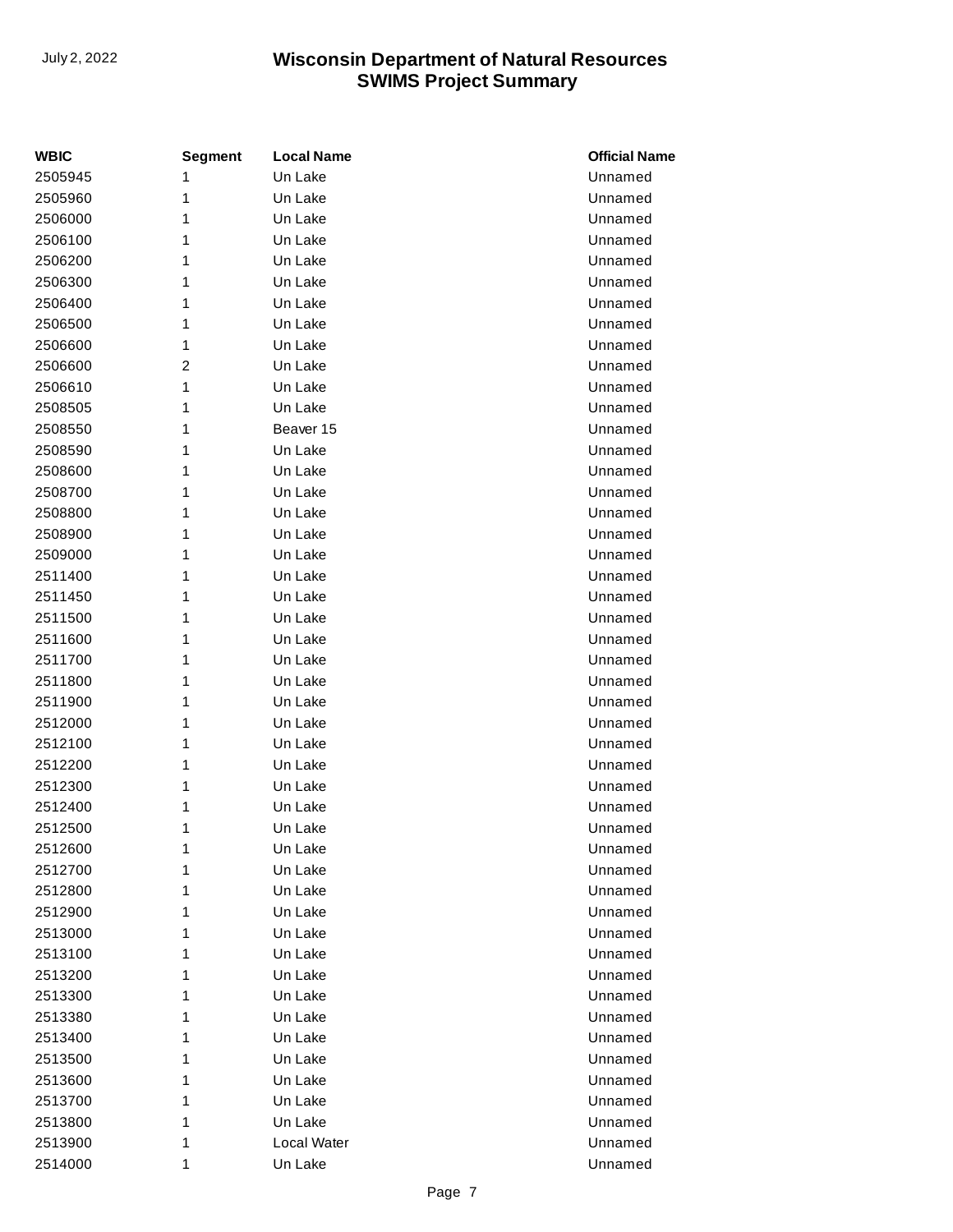| <b>WBIC</b> | <b>Segment</b> | <b>Local Name</b>        | <b>Official Name</b> |
|-------------|----------------|--------------------------|----------------------|
| 2514100     | 1              | Un Lake                  | Unnamed              |
| 2514200     | 1              | Un Lake                  | Unnamed              |
| 2514300     | 1              | Un Lake                  | Unnamed              |
| 2514400     | 1              | Un Lake                  | Unnamed              |
| 2514500     | 1              | Un Lake                  | Unnamed              |
| 2514600     | 1              | Un Lake                  | Unnamed              |
| 2514700     | 1              | Un Lake                  | Unnamed              |
| 2514800     | 1              | Un Lake                  | Unnamed              |
| 2514900     | 1              | Un Lake                  | Unnamed              |
| 2515000     | 1              | Un Lake                  | Unnamed              |
| 2515100     | 1              | Un Lake                  | Unnamed              |
| 2515200     | 1              | Un Lake                  | Unnamed              |
| 2515300     | 1              | Un Lake                  | Unnamed              |
| 2515400     | 1              | Un Lake                  | Unnamed              |
| 2515500     | 1              | Un Lake                  | Unnamed              |
| 2515600     | 1              | Un Lake                  | Unnamed              |
| 2515700     | 1              | Un Lake                  | Unnamed              |
| 2515800     | 1              | Un Lake                  | Unnamed              |
| 2515900     | 1              | Un Lake                  | Unnamed              |
| 2516000     | 1              | Un Lake                  | Unnamed              |
| 2516100     | 1              | Un Lake                  | Unnamed              |
| 2517700     | 1              | Un Lake                  | Unnamed              |
| 2517800     | 1              | Un Lake                  | Unnamed              |
| 2518000     | 1              | Un Lake                  | Unnamed              |
| 2518100     | 1              | Un Lake                  | Unnamed              |
| 2518200     | 1              | Un Lake                  | Unnamed              |
| 2518300     | 1              | Un Lake                  | Unnamed              |
| 2518400     | 1              | Un Lake                  | Unnamed              |
| 2518450     | 1              | Bone Lake 7-14           | Unnamed              |
| 2518500     | 1              | Bone Lake 8-13           | Unnamed              |
| 2518600     | 1              | Bone Lake 16-1           | Unnamed              |
| 2518700     | 1              | Unnamed T36n R16w S18-01 | Unnamed              |
| 2518800     | 1              | Bone Lake 18-11          | Unnamed              |
| 2518900     | 1              | Bone Lake 21-3d          | Unnamed              |
| 2519000     | 1              | Bone Lake 22-4c          | Unnamed              |
| 2519100     | 1              | Bone Lake 23-1           | Unnamed              |
| 2519200     | 1              | <b>Bone Lake</b>         | Unnamed              |
| 2519300     | 1              | Un Lake                  | Unnamed              |
| 2519400     | 1              | Un Lake                  | Unnamed              |
| 2519500     | 1              | Un Lake                  | Unnamed              |
| 2519600     | 1              | Un Lake                  | Unnamed              |
| 2519700     | 1              | Un Lake                  | Unnamed              |
| 2519800     | 1              | Un Lake                  | Unnamed              |
| 2519900     | 1              | Un Lake                  | Unnamed              |
| 2520000     | 1              | Un Lake                  | Unnamed              |
| 2520200     | 1              | Un Lake                  | Unnamed              |
| 2520300     | 1              | Un Lake                  | Unnamed              |
| 2520400     | 1              | Un Lake                  | Unnamed              |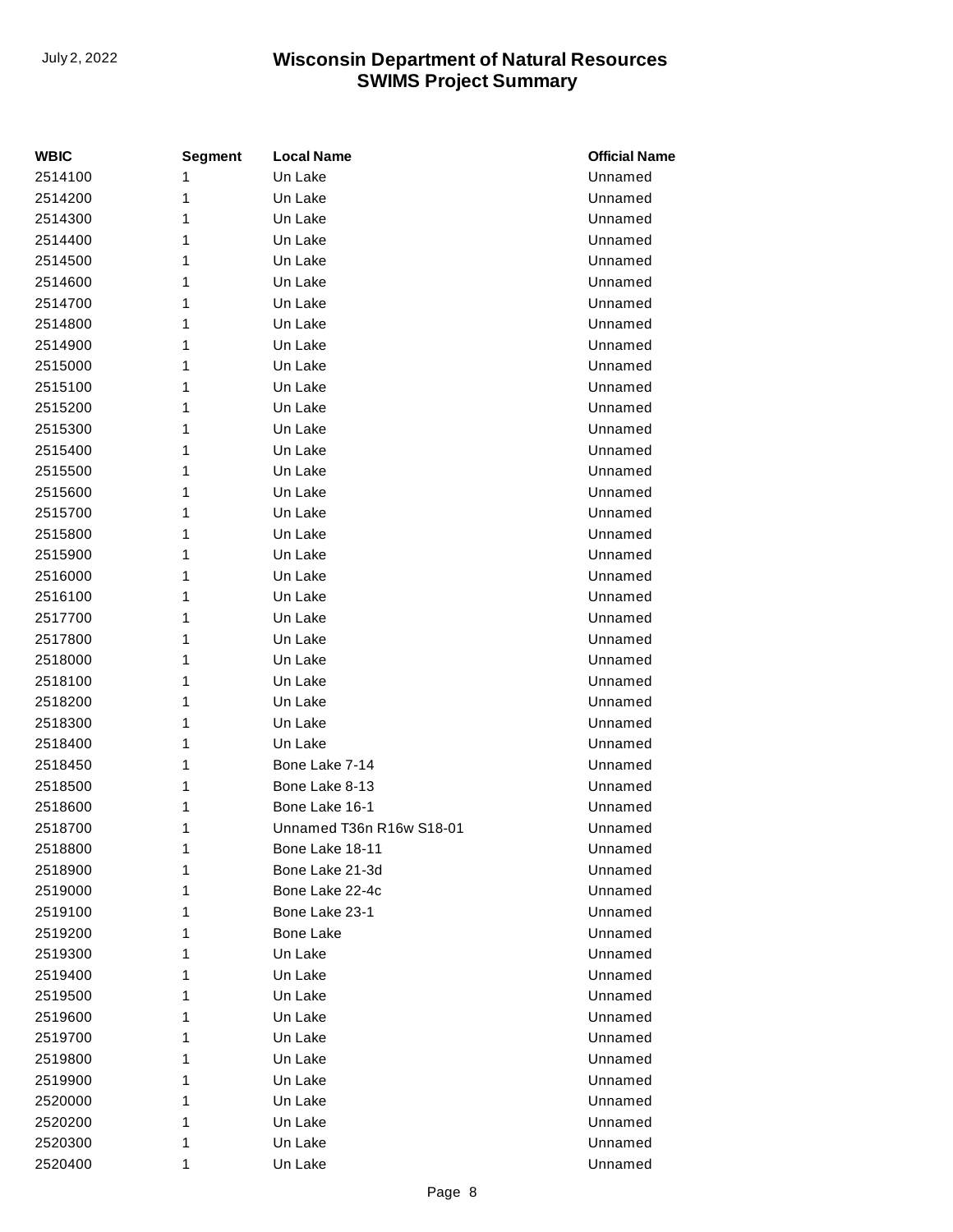| <b>WBIC</b> | <b>Segment</b> | <b>Local Name</b> | <b>Official Name</b> |
|-------------|----------------|-------------------|----------------------|
| 2520500     | 1              | Un Lake           | Unnamed              |
| 2520600     | 1              | Un Lake           | Unnamed              |
| 2520700     | 1              | Un Lake           | Unnamed              |
| 2520800     | 1              | Un Lake           | Unnamed              |
| 2520900     | 1              | Local Water       | Unnamed              |
| 2521000     | 1              | Un Lake           | Unnamed              |
| 2521100     | 1              | Un Lake           | Unnamed              |
| 2521200     | 1              | Un Lake           | Unnamed              |
| 2521300     | 1              | Un Lake           | Unnamed              |
| 2521400     | 1              | Un Lake           | Unnamed              |
| 2521500     | 1              | Un Lake           | <b>Bullhead Lake</b> |
| 2521600     | 1              | Un Lake           | <b>Bullhead Lake</b> |
| 2521700     | 1              | Un Lake           | Unnamed              |
| 2521800     | 1              | Un Lake           | Unnamed              |
| 2521900     | 1              | Un Lake           | Unnamed              |
| 2522000     | 1              | Un Lake           | Unnamed              |
| 2522100     | 1              | Un Lake           | Unnamed              |
| 2522200     | 1              | Un Lake           | Unnamed              |
| 2522300     | 1              | Un Lake           | Unnamed              |
| 2522400     | 1              | Local Water       | Unnamed              |
| 2522500     | 1              | Un Lake           | Unnamed              |
| 2522600     | 1              | Un Lake           | Unnamed              |
| 2522700     | 1              | Un Lake           | Unnamed              |
| 2522800     | 1              | Un Lake           | Spring Lake          |
| 2522900     | 1              | Un Lake           | Unnamed              |
| 2523000     | 1              | Un Lake           | Unnamed              |
| 2523100     | 1              | Un Lake           | Unnamed              |
| 2523200     | 1              | Un Lake           | Unnamed              |
| 2523300     | 1              | Un Lake           | Unnamed              |
| 2523400     | 1              | Un Lake           | Unnamed              |
| 2523500     | 1              | Un Lake           | Unnamed              |
| 2523600     | 1              | Un Lake           | Unnamed              |
| 2528700     | 1              | Un Lake           | Unnamed              |
| 2528800     | 1              | Un Lake           | Unnamed              |
| 2528900     | 1              | Un Lake           | Unnamed              |
| 2529000     | 1              | Un Lake           | Unnamed              |
| 2529200     | 1              | Un Lake           | Unnamed              |
| 2529300     | 1              | Un Lake           | Unnamed              |
| 2529400     | 1              | Un Lake           | Unnamed              |
| 2529600     | 1              | Un Lake           | Unnamed              |
| 2529700     | 1              | Un Lake           | Unnamed              |
| 2529800     | 1              | Un Lake           | Unnamed              |
| 2529900     | 1              | Un Lake           | Unnamed              |
| 2530000     | 1              | Un Lake           | Unnamed              |
| 2530100     | 1              | Un Lake           | Unnamed              |
| 2530200     | 1              | Un Lake           | Unnamed              |
| 2530300     | 1              | Un Lake           | Unnamed              |
| 2530400     | 1              | Un Lake           | Unnamed              |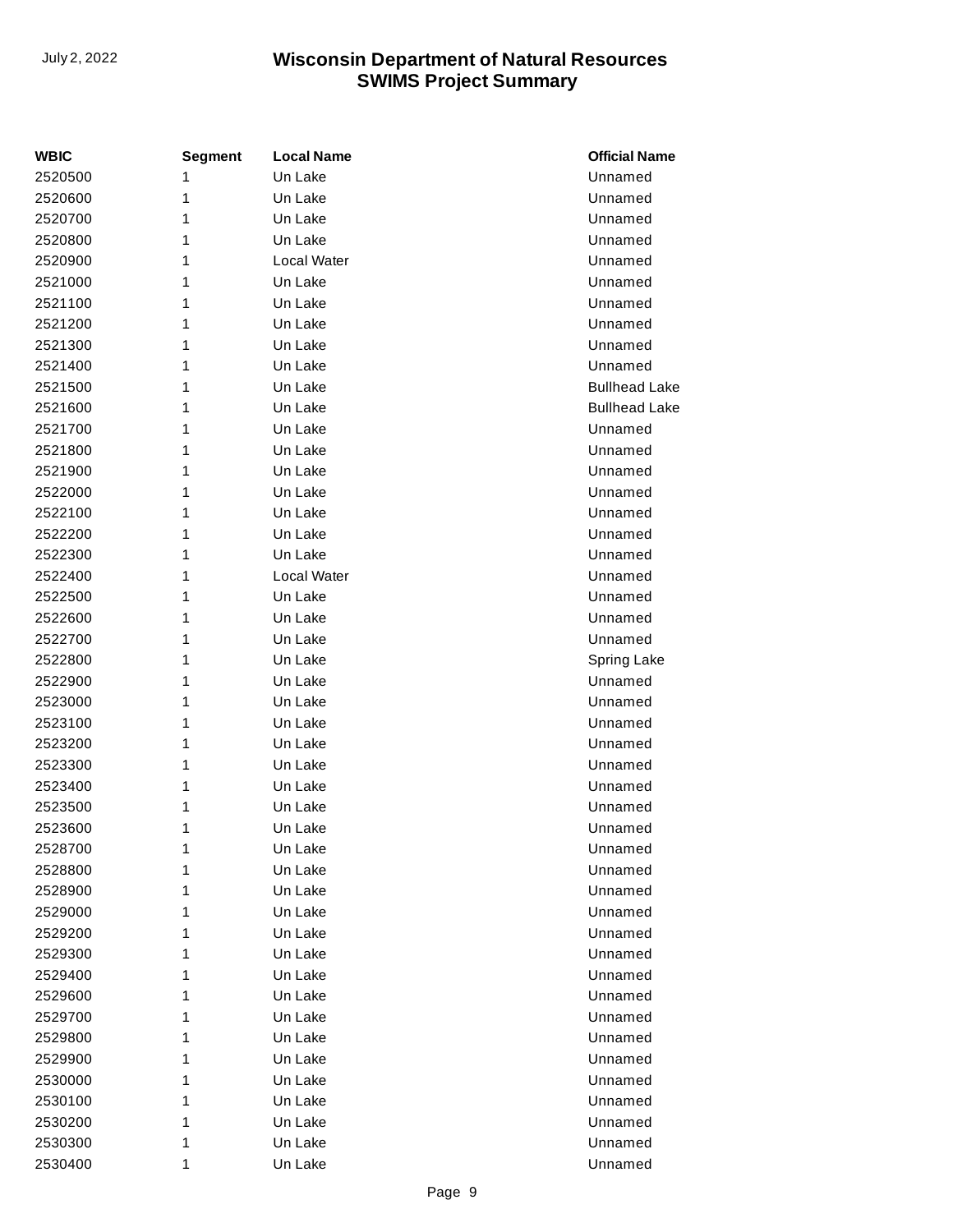| WBIC    | Segment | <b>Local Name</b>                     | <b>Official Name</b>    |
|---------|---------|---------------------------------------|-------------------------|
| 2530500 | 1       | Un Lake                               | Unnamed                 |
| 2530600 | 1       | Un Lake                               | Unnamed                 |
| 2530700 | 1       | Un Lake                               | Unnamed                 |
| 2530800 | 1       | Un Lake                               | Unnamed                 |
| 2530900 | 1       | Un Lake                               | Unnamed                 |
| 2531000 | 1       | Unnamed T37n R17w S30-05              | Unnamed                 |
| 2531100 | 1       | Un Lake                               | Unnamed                 |
| 2531200 | 1       | Un Lake                               | Unnamed                 |
| 2532900 | 1       | Un Lake                               | Unnamed                 |
| 2558550 | 1       | Un Lake                               | Unnamed                 |
| 2597600 | 1       | Local Water                           | Unnamed                 |
| 2597600 | 2       | Local Water                           | Unnamed                 |
| 2597600 | 3       | Local Water                           | Unnamed                 |
| 2597800 | 1       | Un Lake                               | Unnamed                 |
| 2597820 | 1       | Un Lake                               | Unnamed                 |
| 2598500 | 1       | Vincent Lake                          | Vincent Lake            |
| 2599300 | 1       | <b>Wallin Lake</b>                    | <b>Wallin Lake</b>      |
| 2599400 | 1       | Ward Lake                             | Ward Lake               |
| 2599900 | 1       | <b>Weiss Lake</b>                     | Weiss Lake              |
| 2600400 | 1       | Wild Goose Lake                       | Wild Goose Lake         |
| 2600900 | 1       | Woodsman Lake (Mud)                   | Mud Lake                |
| 2601200 | 1       | Young Lake                            | Young Lake              |
| 2601400 | 2       | <b>St Croix River</b>                 | Saint Croix River       |
| 2601400 | 3       | <b>St Croix River</b>                 | Saint Croix River       |
| 2601400 | 4       | St. Croix River                       | Saint Croix River       |
| 2606900 | 83      | Willow River (North Fork)             | <b>Willow River</b>     |
| 2611700 | 1       | <b>Black Brook</b>                    | <b>Black Brook</b>      |
| 2611700 | 2       | <b>Black Brook</b>                    | <b>Black Brook</b>      |
| 2611700 | 3       | <b>Black Brook</b>                    | <b>Black Brook</b>      |
| 2613000 | 1       | Unnamed Tributary to the Willow River | Unnamed                 |
| 2613500 | 1       | Un Lake                               | Unnamed                 |
| 2614000 | 4       | Apple River                           | Apple River             |
| 2614000 | 5       | Apple River                           | Apple River             |
| 2614000 | 8       | Apple River                           | Apple River             |
| 2614000 | 13      | Apple River                           | Apple River             |
| 2614000 | 14      | Apple River                           | Apple River             |
| 2614000 | 15      | Apple River                           | Apple River             |
| 2615100 | 1       | Cedar Lake                            | Cedar Lake              |
| 2615200 | 1       | <b>Horse Creek</b>                    | <b>Horse Creek</b>      |
| 2615300 | 1       | <b>Rice Creek</b>                     | <b>Rice Creek</b>       |
| 2615400 | 1       | Rice Lake T32n R18w S11               | Rice Lake               |
| 2615500 | 1       | <b>Forest Creek</b>                   | <b>Forest Creek</b>     |
| 2615700 | 1       | Mud Lake T33n R18w S35                | Mud Lake                |
| 2615900 | 1       | <b>Big Lake</b>                       | <b>Big Lake</b>         |
| 2616000 | 1       | Wind Lake (Round)                     | Wind Lake               |
| 2616100 | 1       | Church Pine Lake (Pine)               | <b>Church Pine Lake</b> |
| 2616200 | 1       | Horse Lake                            | Horse Lake              |
| 2616400 | 1       | Lake Round (Dwight)                   | Round Lake              |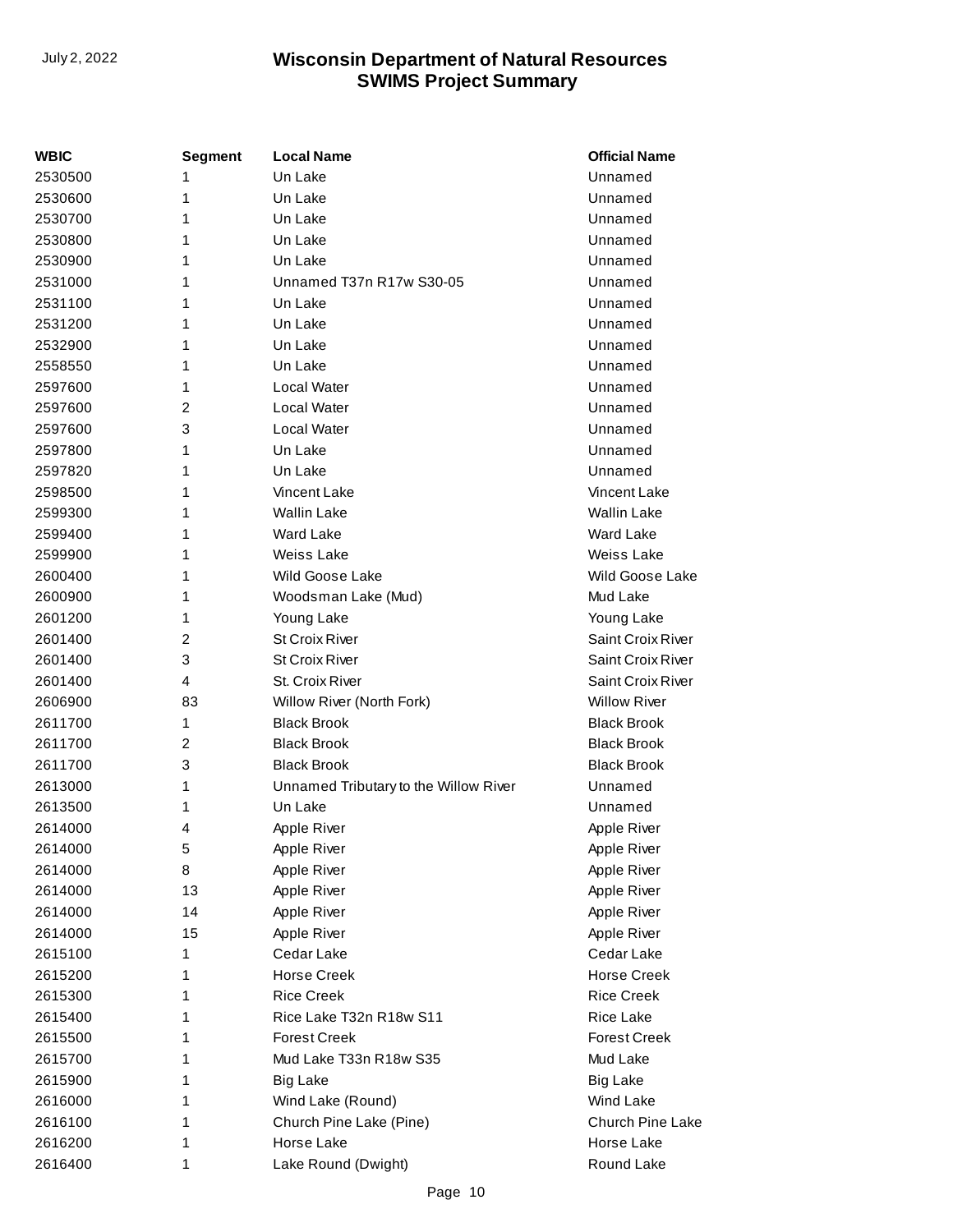| WBIC    | <b>Segment</b> | <b>Local Name</b>          | <b>Official Name</b>       |
|---------|----------------|----------------------------|----------------------------|
| 2616500 | 1              | <b>Marlpit Creek</b>       | <b>Marlpit Creek</b>       |
| 2616700 | 1              | Marlpit Springs            | Marlpit Spring             |
| 2616800 | 1              | <b>Behning Creek</b>       | <b>Behning Creek</b>       |
| 2616900 | 1              | Lotus Lake                 | Lotus Lake                 |
| 2617200 | 1              | <b>Wagon Landing Creek</b> | Unnamed                    |
| 2617200 | $\overline{2}$ | Wagon Landing Springs      | Unnamed                    |
| 2617300 | 1              | Peabody Creek              | Peabody Creek              |
| 2617300 | 2              | Peabody Creek              | Peabody Creek              |
| 2617500 | 1              | Un Lake                    | Unnamed                    |
| 2617600 | 1              | Goose Lake                 | Goose Lake                 |
| 2617700 | 1              | Wapogasset Brook           | Wapogasset Br              |
| 2617800 | 1              | Deronda Lake               | Mud Lake                   |
| 2618000 | 1              | Wapogasset Lake            | Wapogasset Lake            |
| 2618100 | 1              | Bear Trap Lake             | Bear Trap Lake             |
| 2618200 | 1              | <b>Friday Creek</b>        | <b>Friday Creek</b>        |
| 2618300 | 1              | <b>Balsam Brook</b>        | Balsam Br                  |
| 2618300 | 2              | <b>Balsam Brook</b>        | Balsam Br                  |
| 2618500 | 1              | Un Lake                    | Unnamed                    |
| 2619000 | 1              | <b>Toby Creek</b>          | <b>Toby Creek</b>          |
| 2619100 | 1              | Bridget Lake (Mud)         | Mud Lake                   |
| 2619200 | 1              | Deer Creek                 | Deer Creek                 |
| 2619400 | 1              | Deer Lake                  | Deer Lake                  |
| 2619500 | 1              | <b>Rock Creek</b>          | <b>Rock Creek</b>          |
| 2619600 | 1              | <b>Toby Spring</b>         | <b>Toby Spring</b>         |
| 2619700 | 1              | Bass Cr                    | <b>Bass Creek</b>          |
| 2619800 | 1              | Little Bass Lake           | Little Bass Lake           |
| 2620000 | 1              | Loveless Lake (Bass)       | Loveless Lake              |
| 2620200 | 1              | Un Lake                    | Unnamed                    |
| 2620400 | 1              | Mill Pond                  | Mill Pond                  |
| 2620600 | 1              | <b>Balsam Lake</b>         | <b>Balsam Lake</b>         |
| 2620600 | 2              | East Balsam Lake           | Balsam Lake                |
| 2620800 | 1              | Laurel Lake                | Laurel Lake                |
| 2620900 | 1              | <b>Harder Creek</b>        | <b>Harder Creek</b>        |
| 2620900 | $\overline{c}$ | <b>Harder Creek</b>        | <b>Harder Creek</b>        |
| 2621100 | 1              | Half Moon Lake             | Half Moon Lake             |
| 2621200 | 1              | <b>Rice Creek</b>          | <b>Rice Creek</b>          |
| 2621200 | 2              | <b>Rice Creek</b>          | <b>Rice Creek</b>          |
| 2621300 | 1              | <b>Otter Creek</b>         | <b>Otter Creek</b>         |
| 2621300 | 2              | <b>Otter Creek</b>         | <b>Otter Creek</b>         |
| 2621400 | 1              | Un Lake                    | Unnamed                    |
| 2621500 | 1              | Unnamed T35n R17w S16-15   | Unnamed                    |
| 2621600 | 1              | Rice Lake (Glenton)        | <b>Rice Lake</b>           |
| 2621700 | 1              | <b>Parker Creek</b>        | <b>Parker Creek</b>        |
| 2621900 | 1              | <b>Black Brook Flowage</b> | <b>Black Brook Flowage</b> |
| 2622000 | 1              | <b>Bull Brook</b>          | <b>Bull Brook</b>          |
| 2622000 | 2              | <b>Bull Brook</b>          | <b>Bull Brook</b>          |
| 2622400 | 1              | Lincoln Lake               | Lincoln Lake               |
| 2622500 | 1              | Un Lake                    | Unnamed                    |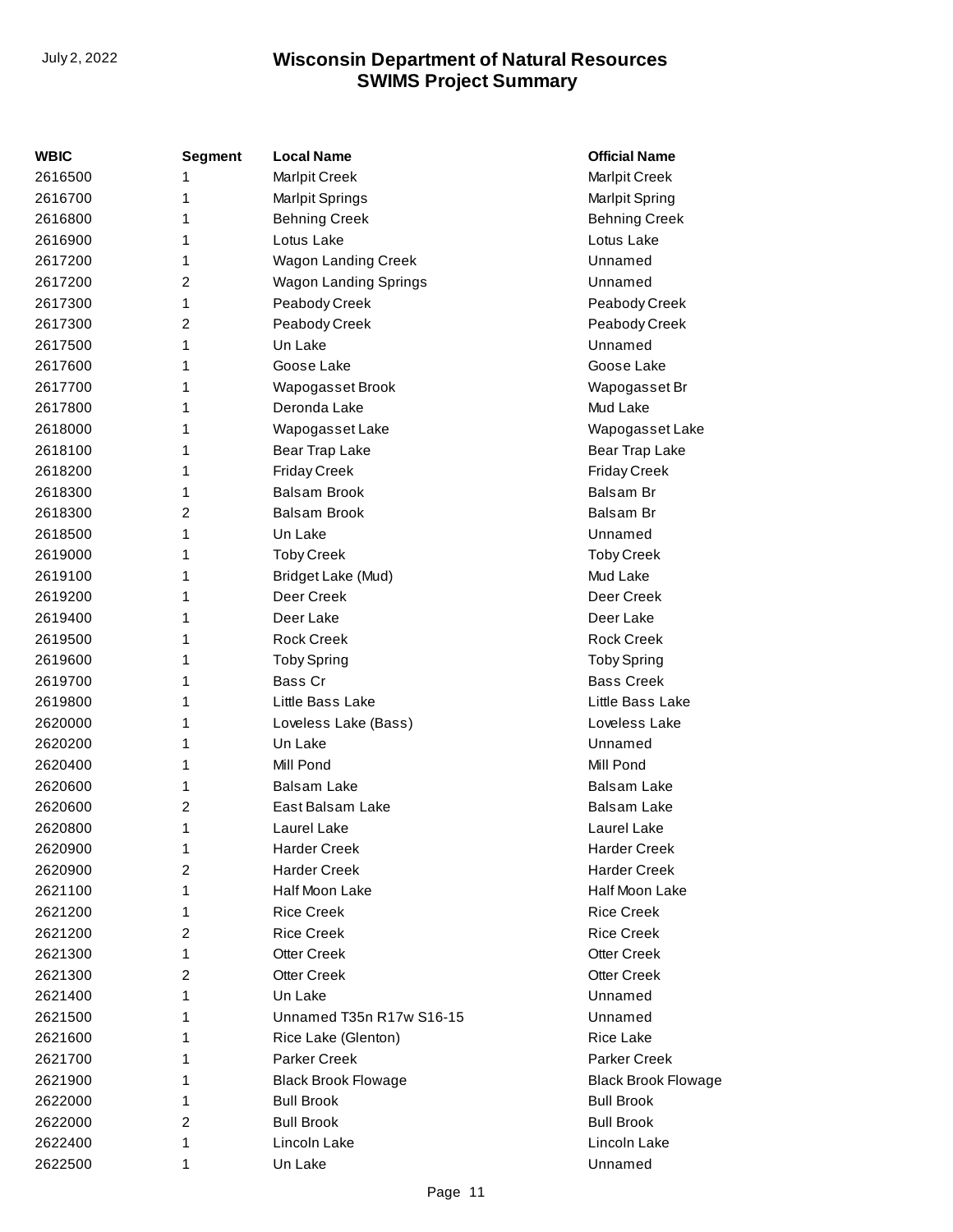| WBIC    | <b>Segment</b> | <b>Local Name</b>         | <b>Official Name</b>        |
|---------|----------------|---------------------------|-----------------------------|
| 2622600 | 1              | <b>Snake Creek</b>        | <b>Snake Creek</b>          |
| 2622900 | 1              | Snake Lake                | Snake Lake                  |
| 2623000 | 1              | <b>French Creek</b>       | <b>French Creek</b>         |
| 2623200 | 1              | French Lake               | French Lake                 |
| 2623300 | 1              | Un Lake                   | Unnamed                     |
| 2623500 | 1              | Clear Lake                | Clear Lake                  |
| 2623600 | 1              | Ice House Lake            | Ice House Lake              |
| 2623800 | 1              | Twin Lake, South          | South Twin Lake             |
| 2623900 | 1              | Twin Lake, North          | North Twin Lake             |
| 2624000 | 1              | Pike Lake                 | Pike Lake                   |
| 2624200 | 1              | Apple River Flowage       | Apple River Flowage         |
| 2624300 | 1              | <b>Beaver Brook</b>       | <b>Beaver Brook</b>         |
| 2624400 | 1              | South Branch Beaver Brook | South Branch Beaver Brook   |
| 2624500 | 1              | Nepadoggen Creek          | Nepadoggen Creek            |
| 2624600 | 1              | Magnor Lake (Richardson)  | Magnor Lake                 |
| 2624800 | 1              | Mud Lake                  | Mud Lake                    |
| 2624900 | 1              | <b>Barbo Lake</b>         | <b>Barbo Lake</b>           |
| 2625000 | 1              | Paulson Lake              | Paulson Lake                |
| 2625100 | 1              | Clayton Branch            | Clayton Br                  |
| 2625500 | 1              | North Branch Beaver Brook | North Branch Beaver Brook   |
| 2625700 | 1              | Joel Flowage              | Joel Flowage                |
| 2626100 | 1              | <b>Burns Creek</b>        | <b>Burns Creek</b>          |
| 2626200 | 1              | Markee Creek              | Markee Creek                |
| 2626300 | 1              | Markee (Marquee) Spring   | Markee Spring               |
| 2626500 | 1              | Shiloh Flowage            | Shiloh Flowage              |
| 2626600 | 1              | North Channel Apple River | Apple River - North Channel |
| 2626700 | 1              | Local Water               | Unnamed                     |
| 2626800 | 1              | <b>Fox Creek</b>          | <b>Fox Creek</b>            |
| 2626900 | 1              | <b>Straight River</b>     | <b>Straight River</b>       |
| 2626900 | 2              | <b>Straight River</b>     | <b>Straight River</b>       |
| 2626900 | 3              | <b>Straight River</b>     | <b>Straight River</b>       |
| 2626900 | 4              | <b>Straight River</b>     | <b>Straight River</b>       |
| 2626900 | 5              | <b>Straight River</b>     | <b>Straight River</b>       |
| 2626950 | 1              | Local Water               | Unnamed                     |
| 2626955 | 1              | Un Lake                   | Unnamed                     |
| 2627000 | 1              | Big Blake Lake (Blake)    | <b>Big Blake Lake</b>       |
| 2627100 | 1              | Lost Creek                | Lost Creek                  |
| 2627200 | 1              | Lost Lake T35n R16w S15   | Lost Lake                   |
| 2627300 | 1              | Little Blake Lake         | Little Blake Lake           |
| 2627400 | 1              | <b>Big Round Lake</b>     | <b>Big Round Lake</b>       |
| 2627500 | 1              | Evelyn Creek              | Evelyn Creek                |
| 2627600 | 1              | Local Water               | Unnamed                     |
| 2627700 | 1              | Lake Evelyn               | Lake Evelyn                 |
| 2627800 | 1              | <b>Straight Lake</b>      | Straight Lake               |
| 2627900 | 1              | Local Water               | Unnamed                     |
| 2628000 | 1              | Local Water               | Unnamed                     |
| 2628100 | 1              | Bone Lake T35n R16w S06   | <b>Bone Lake</b>            |
| 2628200 | 1              | Prokor Creek              | Prokor Creek                |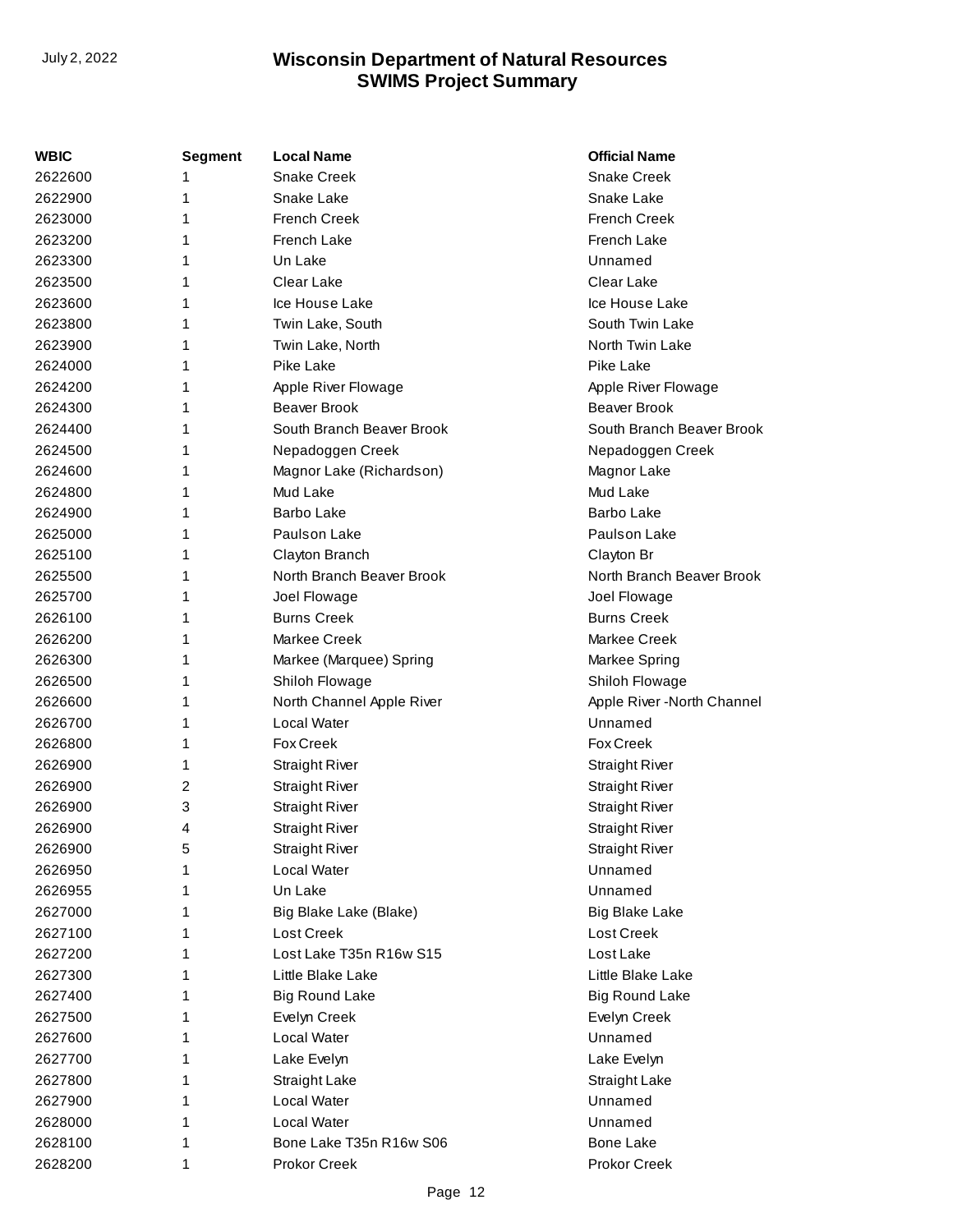| WBIC    | Segment | <b>Local Name</b>            | <b>Official Name</b>  |
|---------|---------|------------------------------|-----------------------|
| 2628300 | 1       | Local Water                  | Unnamed               |
| 2628350 | 1       | Un Lake                      | Unnamed               |
| 2628400 | 1       | <b>Local Water</b>           | Unnamed               |
| 2628500 | 1       | Un Lake                      | Unnamed               |
| 2628550 | 1       | Local Water                  | Unnamed               |
| 2628600 | 1       | White Ash Lake               | White Ash Lake        |
| 2628700 | 1       | Local Water                  | Unnamed               |
| 2628800 | 1       | White Ash Lake, North        | White Ash Lake        |
| 2628900 | 1       | <b>Rice Bed Creek</b>        | <b>Rice Bed Creek</b> |
| 2628900 | 2       | <b>Rice Bed Creek</b>        | Rice Bed Creek        |
| 2629100 | 1       | <b>Local Water</b>           | Unnamed               |
| 2629200 | 1       | Un Lake                      | Unnamed               |
| 2629300 | 1       | Little Round Lake            | Little Round Lake     |
| 2629500 | 1       | Snake Lake                   | Snake Lake            |
| 2630000 | 1       | Mud Lake T34n R15w S01       | Mud Lake              |
| 2630100 | 1       | Horseshoe Lake               | Horseshoe Lake        |
| 2631200 | 1       | Staples Lake                 | Staples Lake          |
| 2631300 | 1       | Local Water                  | Unnamed               |
| 2631400 | 1       | <b>Chain Lakes</b>           | Chain Lakes           |
| 2631600 | 1       | Long Lake (Helbig)           | Long Lake             |
| 2631700 | 1       | Round Lake (Heath)           | Round Lake            |
| 2631800 | 1       | Dace Lake (Mud)              | Mud Lake              |
| 2632000 | 1       | <b>Local Water</b>           | Unnamed               |
| 2632700 | 1       | Osceola Creek                | Osceola Creek         |
| 2632700 | 2       | Osceola Creek                | Osceola Creek         |
| 2632700 | 3       | Osceola Creek                | Osceola Creek         |
| 2633300 | 1       | Osceola Lake                 | Osceola Lake          |
| 2633500 | 1       | St Croix River - Lower Lake  | Lower Lake            |
| 2633600 | 1       | <b>Silver Brook Creek</b>    | Unnamed               |
| 2633620 | 1       | Un Lake                      | Unnamed               |
| 2633700 | 1       | Peaslee Lake                 | Rice Lake             |
| 2633900 | 1       | Peaslee Lake                 | Peaslee Lake          |
| 2634000 | 1       | St Croix River - Folsom Lake | Folsom Lake           |
| 2634100 | 1       | <b>Silver Brook Creek</b>    | Unnamed               |
| 2634200 | 1       | Lake O'The Dalles (Thaxter)  | Lake O' the Dalles    |
| 2634400 | 1       | Indianhead Flowage           | Indianhead Flowage    |
| 2634450 | 1       | Vermont Creek                | Vermont Creek         |
| 2634500 | 1       | <b>Big Rock Creek</b>        | <b>Big Rock Creek</b> |
| 2634600 | 1       | Un Lake                      | Unnamed               |
| 2635000 | 1       | Un Lake                      | Unnamed               |
| 2635200 | 2       | <b>Wolf Creek</b>            | <b>Wolf Creek</b>     |
| 2635200 | 3       | <b>Wolf Creek</b>            | <b>Wolf Creek</b>     |
| 2635200 | 4       | <b>Wolf Creek</b>            | <b>Wolf Creek</b>     |
| 2635200 | 5       | <b>Wolf Creek</b>            | <b>Wolf Creek</b>     |
| 2635300 | 1       | Marsh Creek                  | Marsh Creek           |
| 2635400 | 1       | Roger Lake                   | Roger Lake            |
| 2635500 | 1       | Orr Creek                    | Orr Creek             |
| 2635500 | 2       | Orr Creek                    | Orr Creek             |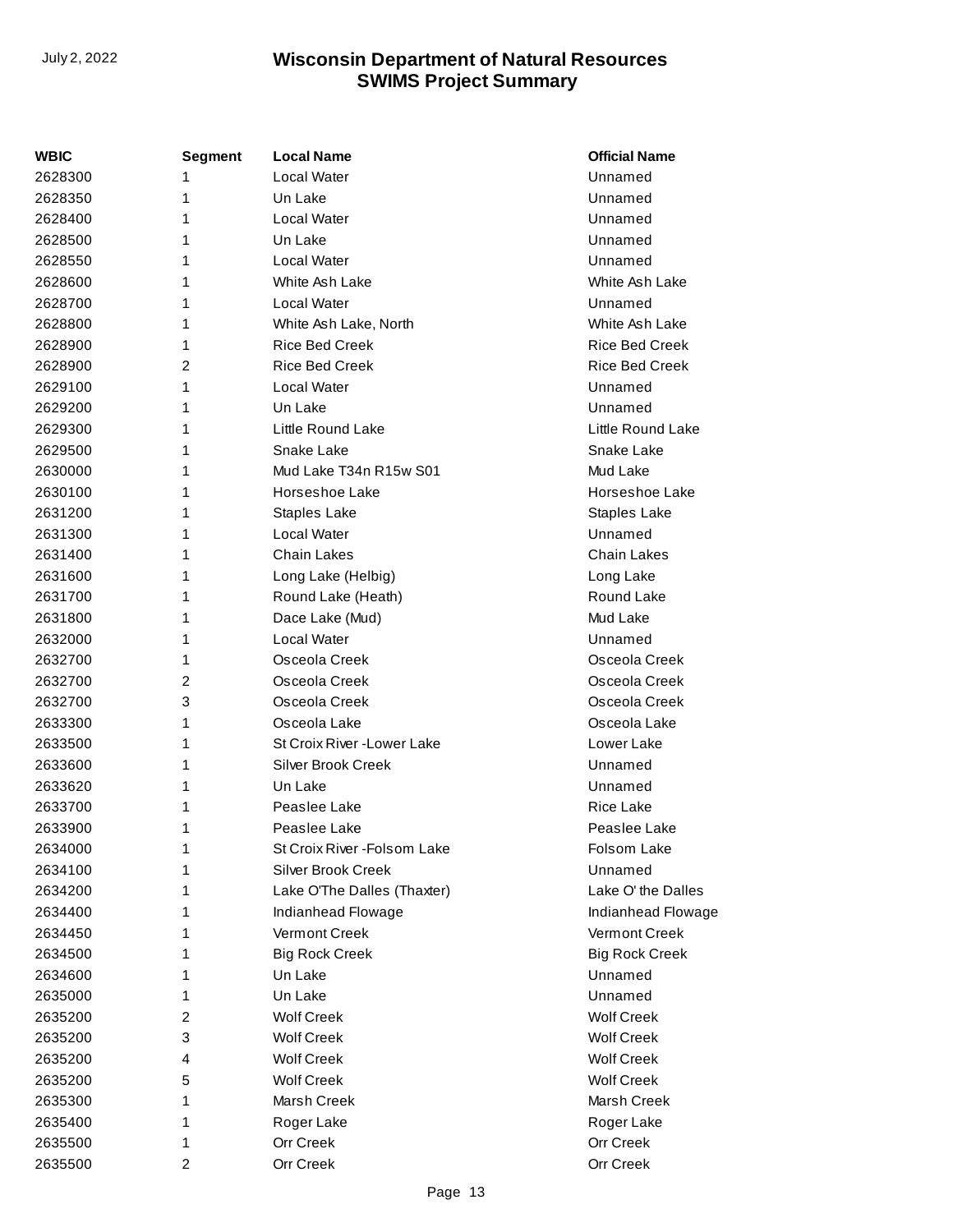| WBIC    | <b>Segment</b> | <b>Local Name</b>          | <b>Official Name</b>      |
|---------|----------------|----------------------------|---------------------------|
| 2635600 | 1              | Orr Lake (Ore)             | Orr Lake                  |
| 2635800 | 1              | Grandquist Lake            | Grandquist Lake           |
| 2635900 | 1              | <b>Wolf Lake</b>           | <b>Wolf Lake</b>          |
| 2636000 | 1              | <b>Trade River</b>         | <b>Trade River</b>        |
| 2636000 | 3              | <b>Trade River</b>         | <b>Trade River</b>        |
| 2636000 | 4              | <b>Trade River</b>         | <b>Trade River</b>        |
| 2636000 | 5              | Trade River (N Br)         | <b>Trade River</b>        |
| 2636000 | 8              | <b>Trade River</b>         | <b>Trade River</b>        |
| 2636000 | 9              | <b>Trade River</b>         | <b>Trade River</b>        |
| 2636100 | 1              | Cowan Creek                | Cowan Creek               |
| 2636300 | 1              | Cold Creek                 | Cold Creek                |
| 2636700 | 1              | North Creek                | North Creek               |
| 2636800 | 1              | Logging Creek              | Logging Creek             |
| 2639200 | 1              | Gabrielson Lake (Gabelson) | Gabriels on Lake          |
| 2640500 | 1              | Long Trade Lake            | Long Trade Lake           |
| 2640600 | 1              | <b>Butternut Creek</b>     | <b>Butternut Creek</b>    |
| 2640600 | 2              | <b>Butternut Creek</b>     | <b>Butternut Creek</b>    |
| 2640700 | 1              | Little Butternut Lake      | Little Butternut Lake     |
| 2641000 | 1              | <b>Big Butternut Lake</b>  | <b>Big Butternut Lake</b> |
| 2641200 | 1              | Local Water                | Unnamed                   |
| 2641300 | 1              | <b>Hanes Creek</b>         | <b>Hanes Creek</b>        |
| 2641300 | 2              | <b>Hanes Creek</b>         | <b>Hanes Creek</b>        |
| 2641300 | 3              | <b>Hanes Creek</b>         | Hanes Creek               |
| 2641400 | 1              | Forsythe Lake              | Forsythe Lake             |
| 2641500 | 50             | Freedom Lakes              | Freedom Lakes             |
| 2641550 | 1              | Un Lake                    | Unnamed                   |
| 2641600 | 1              | South Branch Trade River   | South Branch Trade River  |
| 2641700 | 1              | North Star Creek           | North Star Creek          |
| 2641800 | 1              | <b>Brown Brook</b>         | <b>Brown Brook</b>        |
| 2641900 | 1              | Un Lake                    | Unnamed                   |
| 2642000 | 1              | Coon Lake                  | Coon Lake                 |
| 2642200 | 1              | Un Lake                    | Unnamed                   |
| 2642400 | 1              | Lagoo Creek                | Lagoo Creek               |
| 2642500 | 1              | Un Lake                    | Unnamed                   |
| 2642600 | 1              | Un Lake                    | Unnamed                   |
| 2642900 | 2              | Wood River                 | Wood River                |
| 2649900 | 2              | Spirit Creek               | <b>Spirit Creek</b>       |
| 2649900 | 3              | Spirit Creek               | <b>Spirit Creek</b>       |
| 2649900 | 4              | Spirit Creek               | <b>Spirit Creek</b>       |
| 2650500 | 1              | Un Lake                    | Unnamed                   |
| 2650600 | 1              | Rice Lake                  | Rice Lake                 |
| 2650700 | 1              | Un Lake                    | Unnamed                   |
| 2650800 | 1              | <b>Unnamed Stream</b>      | Unnamed                   |
| 2651200 | 1              | Grass Lake                 | Grass Lake                |
| 2651300 | 1              | <b>Blom Lake</b>           | <b>Blom Lake</b>          |
| 2652200 | 1              | <b>Unnamed Stream</b>      | Unnamed                   |
| 2652300 | 1              | Hickory Lake               | Hickory Lake              |
| 2652400 | 1              | Aspen Lake                 | Aspen Lake                |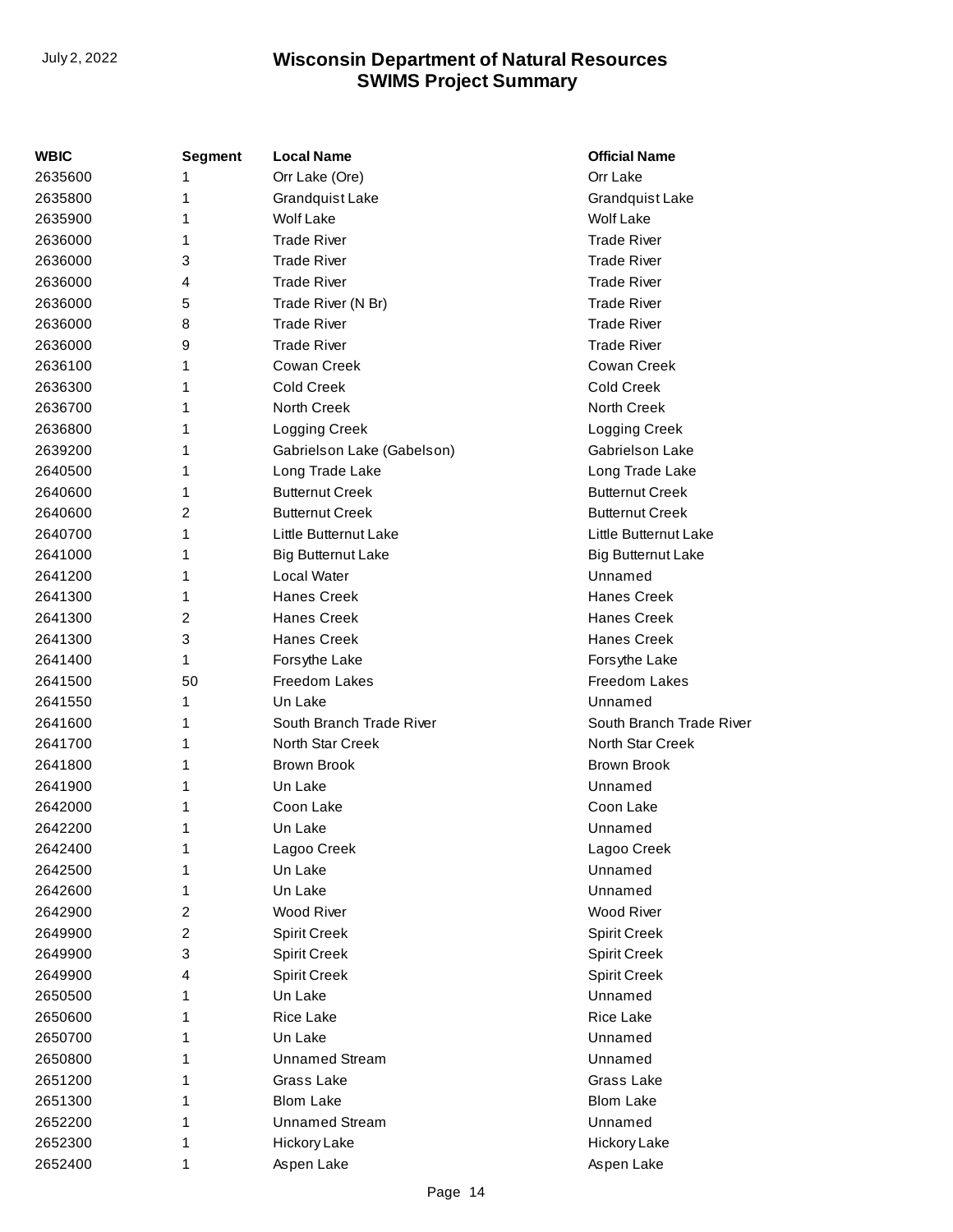| WBIC    | <b>Segment</b> | <b>Local Name</b>            | <b>Official Name</b>  |
|---------|----------------|------------------------------|-----------------------|
| 2652500 | 1              | <b>Unnamed Stream</b>        | Unnamed               |
| 2652600 | 1              | <b>Unnamed Stream</b>        | Unnamed               |
| 2654200 | 4              | Clam River                   | Clam River            |
| 2654200 | 5              | Clam River                   | Clam River            |
| 2654200 | 6              | Clam River                   | Clam River            |
| 2654200 | $\overline{7}$ | Clam River                   | Clam River            |
| 2654200 | 8              | Clam River                   | Clam River            |
| 2657800 | 1              | <b>Indian Creek</b>          | <b>Indian Creek</b>   |
| 2657800 | 2              | <b>Indian Creek</b>          | <b>Indian Creek</b>   |
| 2658200 | 1              | Denny Lake                   | Denny Lake            |
| 2658600 | 1              | <b>Spencer Creek</b>         | <b>Spencer Creek</b>  |
| 2658800 | 1              | Un Lake                      | Unnamed               |
| 2658900 | 1              | Spencer Creek Springs outlet | Unnamed               |
| 2659000 | 1              | Un Spring                    | Un Spring             |
| 2659100 | 1              | Un Lake                      | Unnamed               |
| 2659400 | $\overline{2}$ | Sand Creek                   | Sand Creek            |
| 2659400 | 4              | Sand Creek                   | Sand Creek            |
| 2660100 | 1              | <b>Orr Creek</b>             | <b>Orr Creek</b>      |
| 2660100 | $\overline{2}$ | <b>Orr Creek</b>             | Orr Creek             |
| 2664600 | 1              | Gillespie Creek              | Gillespie Creek       |
| 2665400 | 1              | Knapp Creek                  | <b>Knapp Creek</b>    |
| 2665400 | 2              | Knapp Creek                  | <b>Knapp Creek</b>    |
| 2665400 | 3              | Knapp Creek                  | <b>Knapp Creek</b>    |
| 2665600 | 1              | Knapp Flowage                | Knapp Flowage         |
| 2665700 | 1              | Godfrey Lake                 | Godfrey Lake          |
| 2665800 | 1              | Somers Creek                 | Somers Creek          |
| 2665800 | $\overline{c}$ | Somers Creek                 | Somers Creek          |
| 2665800 | 3              | Somers Creek                 | Somers Creek          |
| 2665900 | 1              | Somers Lake                  | Somers Lake           |
| 2666000 | 1              | <b>Baker Lake</b>            | <b>Bosak Lake</b>     |
| 2666400 | 1              | Clam Falls Flowage           | Clam Falls Flowage    |
| 2666500 | 1              | Maple Valley Creek           | Maple Valley Creek    |
| 2666600 | 1              | Mckenzie Creek               | McKenzie Creek        |
| 2666600 | 2              | Mckenzie Creek               | McKenzie Creek        |
| 2666600 | 3              | Mckenzie Creek               | McKenzie Creek        |
| 2666700 | 1              | Little Mckenzie Creek        | Little McKenzie Creek |
| 2666900 | 1              | Margaret Lake                | Margaret Lake         |
| 2667000 | 1              | Mohnson Creek                | Mohnson Creek         |
| 2667200 | 1              | Tula Lake                    | Tula Lake             |
| 2667300 | 1              | Mckenzie Lake                | McKenzie Lake         |
| 2667500 | 1              | <b>Mckinley Creek</b>        | McKinley Creek        |
| 2667700 | 1              | Mackie Lake                  | Mackie Lake           |
| 2667800 | 1              | Largon Creek                 | Largon Creek          |
| 2667800 | $\overline{2}$ | Largon Creek                 | Largon Creek          |
| 2668100 | 1              | Largon Lake                  | Largon Lake           |
| 2668200 | 1              | Little Largon Lake           | Little Largon Lake    |
| 2668300 | 1              | <b>Lamont Creek</b>          | <b>Lamont Creek</b>   |
| 2668400 | 1              | Sedge Lake                   | Sedge Lake            |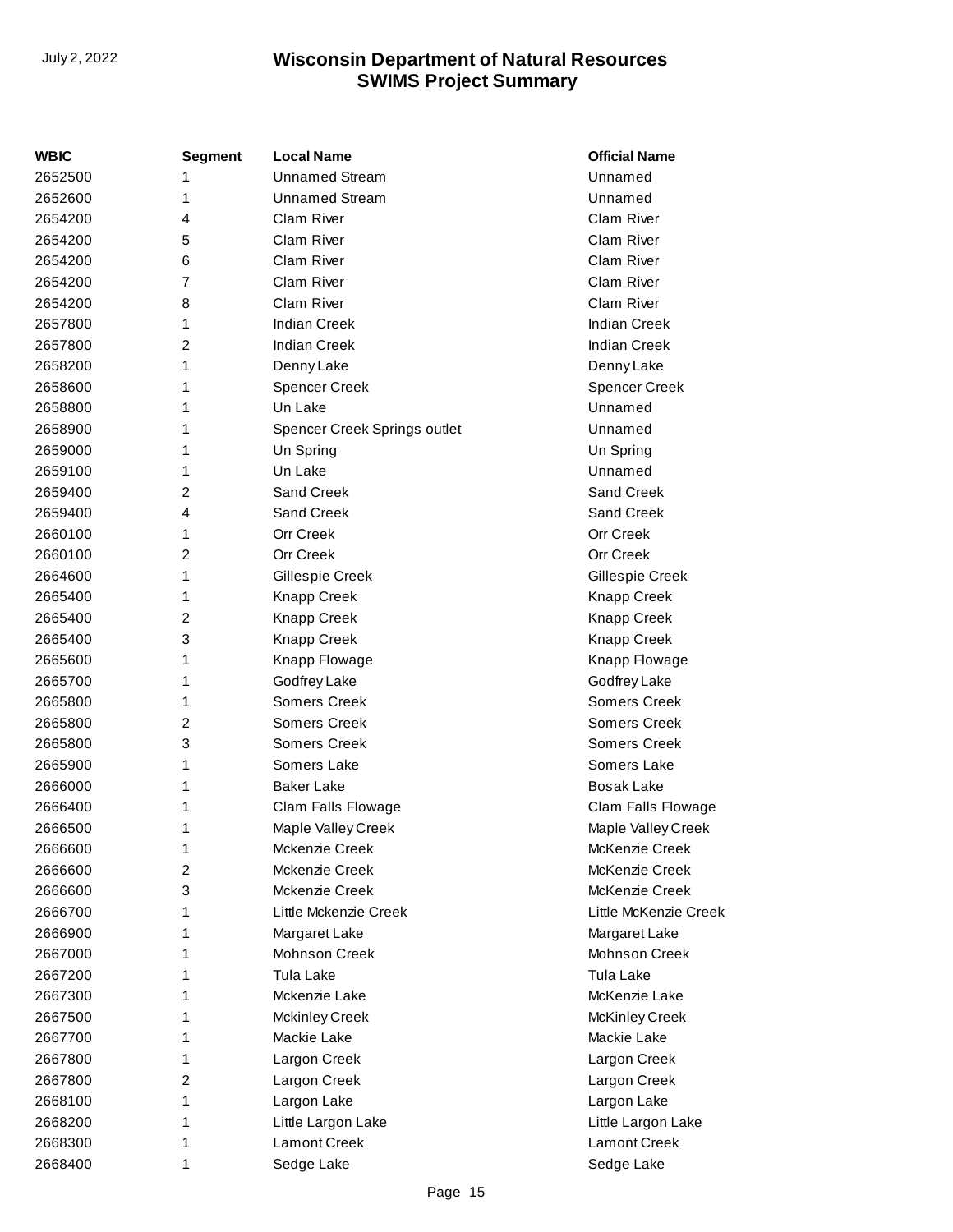| <b>WBIC</b> | Segment | <b>Local Name</b>           | <b>Official Name</b>   |
|-------------|---------|-----------------------------|------------------------|
| 2668500     | 1       | Lamont Lake                 | Lamont Lake            |
| 2668600     | 1       | Andrus Lake (Little Round)  | Andrus Lake            |
| 2668700     | 1       | Sucker Creek                | <b>Sucker Creek</b>    |
| 2668900     | 1       | Un Lake                     | Unnamed                |
| 2669000     | 1       | Johnson Lake T36n R15w S26  | Johnson Lake           |
| 2669100     | 1       | Wintergreen Lake            | Wintergreen Lake       |
| 2669200     | 1       | Mud Lake T36n R15w S23      | <b>Black Bear Lake</b> |
| 2669300     | 1       | Grenquist Lake (Greenquist) | Grenquist Lake         |
| 3000090     | 1       | Local Water                 | Unnamed                |
| 3000162     | 1       | Creek 36-14                 | Unnamed                |
| 3000221     | 1       | Unnamed Stream              | Unnamed                |
| 3000255     | 1       | Local Water                 | Unnamed                |
| 3000266     | 1       | <b>Black Brook Springs</b>  | Unnamed                |
| 3000295     | 1       | Local Water                 | Unnamed                |
| 3000514     | 1       | Unnamed Creek 16-11         | Unnamed                |
| 5004383     | 1       | <b>Unnamed Stream</b>       | Unnamed                |
| 5004460     | 1       | <b>Unnamed Stream</b>       | Unnamed                |
| 5004519     | 1       | <b>Unnamed Stream</b>       | Unnamed                |
| 5004532     | 1       | Unnamed Stream              | Unnamed                |
| 5004590     | 1       | <b>Unnamed Stream</b>       | Unnamed                |
| 5004652     | 1       | <b>Unnamed Stream</b>       | Unnamed                |
| 5004662     | 1       | <b>Unnamed Stream</b>       | Unnamed                |
| 5004689     | 1       | Unnamed Stream              | Unnamed                |
| 5004764     | 1       | Unnamed Stream              | Unnamed                |
| 5004886     | 1       | Local Water                 | Unnamed                |
| 5004892     | 1       | <b>Local Water</b>          | Unnamed                |
| 5004940     | 1       | Local Water                 | Unnamed                |
| 5004965     | 1       | <b>Local Water</b>          | Unnamed                |
| 5005024     | 1       | <b>Local Water</b>          | Unnamed                |
| 5005166     | 1       | <b>Local Water</b>          | Unnamed                |
| 5005231     | 1       | <b>Local Water</b>          | Unnamed                |
| 5005244     | 1       | Local Water                 | Unnamed                |
| 5005251     | 1       | Local Water                 | Unnamed                |
| 5005299     | 1       | <b>Local Water</b>          | Unnamed                |
| 5005352     | 1       | <b>Local Water</b>          | Unnamed                |
| 5005381     | 1       | Local Water                 | Unnamed                |
| 5005397     | 1       | Local Water                 | Unnamed                |
| 5005415     | 1       | <b>Local Water</b>          | Unnamed                |
| 5005442     | 1       | <b>Local Water</b>          | Unnamed                |
| 5005453     | 1       | <b>Local Water</b>          | Unnamed                |
| 5005489     | 1       | <b>Local Water</b>          | Unnamed                |
| 5005523     | 1       | <b>Local Water</b>          | Unnamed                |
| 5005556     | 1       | <b>Local Water</b>          | Unnamed                |
| 5005564     | 1       | <b>Local Water</b>          | Unnamed                |
| 5005572     | 1       | <b>Local Water</b>          | Unnamed                |
| 5005610     | 1       | <b>Local Water</b>          | Unnamed                |
| 5005615     | 1       | <b>Local Water</b>          | Unnamed                |
| 5005618     | 1       | Local Water                 | Unnamed                |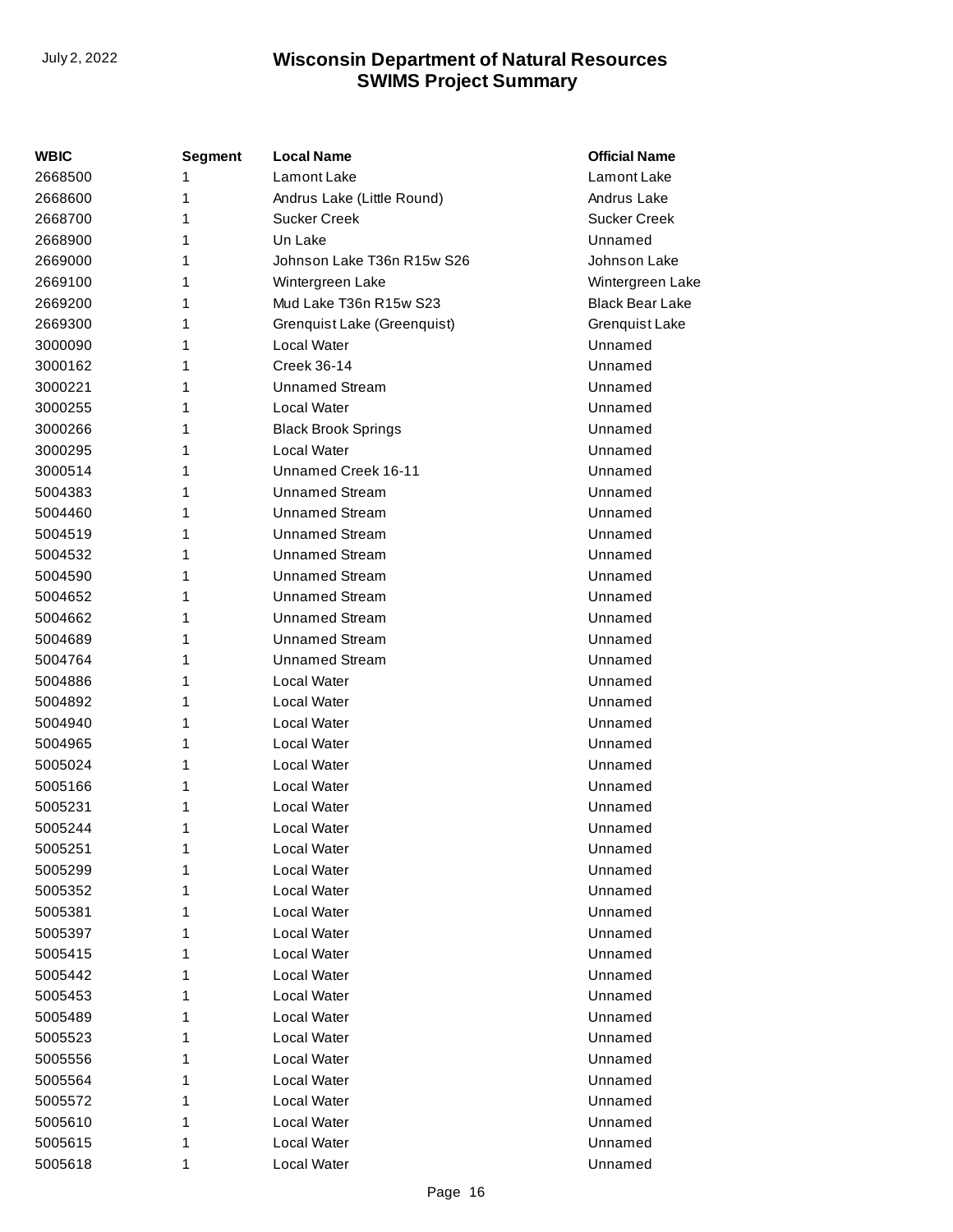| WBIC    | Segment | <b>Local Name</b>          | <b>Official Name</b> |
|---------|---------|----------------------------|----------------------|
| 5005652 | 1       | Local Water                | Unnamed              |
| 5005726 | 1       | <b>Local Water</b>         | Unnamed              |
| 5005743 | 1       | <b>Local Water</b>         | Unnamed              |
| 5005751 | 1       | <b>Local Water</b>         | Unnamed              |
| 5005833 | 1       | Local Water                | Unnamed              |
| 5005843 | 1       | <b>Local Water</b>         | Unnamed              |
| 5005925 | 1       | <b>Local Water</b>         | Unnamed              |
| 5006030 | 1       | <b>Local Water</b>         | Unnamed              |
| 5006098 | 1       | Local Water                | Unnamed              |
| 5006441 | 1       | Lotus Lake Outlet          | Unnamed              |
| 5006441 | 2       | Unnamed Trib to Lotus Lake | Unnamed              |
| 5006625 | 1       | <b>Local Water</b>         | Unnamed              |
| 5007694 | 1       | Strohbeen Wetland Inflow   | Unnamed              |
| 5514420 | 1       | Local Water                | Unnamed              |
| 5514461 | 1       | Local Water                | Unnamed              |
| 5514507 | 1       | Spencer Springs pond       | Unnamed              |
| 5514604 | 1       | Local Water                | Unnamed              |
| 5514849 | 1       | <b>Local Water</b>         | Unnamed              |
| 5515113 | 1       | <b>Local Water</b>         | Unnamed              |
| 5515136 | 1       | <b>Local Water</b>         | Unnamed              |
| 5515208 | 1       | Local Water                | Unnamed              |
| 5515309 | 1       | Local Water                | Unnamed              |
| 5515427 | 1       | Local Water                | Unnamed              |
| 5515579 | 1       | <b>Local Water</b>         | Unnamed              |
| 5515583 | 1       | Local Water                | Unnamed              |
| 5515616 | 1       | <b>Local Water</b>         | Unnamed              |
| 5515739 | 1       | <b>Local Water</b>         | Unnamed              |
| 5516015 | 1       | <b>Local Water</b>         | Unnamed              |
| 5516244 | 1       | Local Water                | Unnamed              |
| 5516289 | 1       | Local Water                | Unnamed              |
| 5516560 | 1       | Local Water                | Unnamed              |
| 5516659 | 1       | Local Water                | Unnamed              |
| 5516671 | 1       | Freedom Lakes              | <b>Freedom Lakes</b> |
| 5516713 | 1       | Local Water                | Unnamed              |
| 5516725 | 1       | Local Water                | Unnamed              |
| 5516993 | 1       | <b>Local Water</b>         | Unnamed              |
| 5517025 | 1       | Local Water                | Unnamed              |
| 5517113 | 1       | <b>Local Water</b>         | Unnamed              |
| 5517147 | 1       | <b>Local Water</b>         | Unnamed              |
| 5517276 | 1       | <b>Local Water</b>         | Unnamed              |
| 5517417 | 1       | Local Water                | Unnamed              |
| 5517483 | 1       | Local Water                | Unnamed              |
| 5517549 | 1       | Local Water                | Unnamed              |
| 5517600 | 1       | <b>Local Water</b>         | Unnamed              |
| 5517635 | 1       | Local Water                | Unnamed              |
| 5517699 | 1       | Local Water                | Unnamed              |
| 5517702 | 1       | Local Water                | Unnamed              |
| 5517764 | 1       | Local Water                | Unnamed              |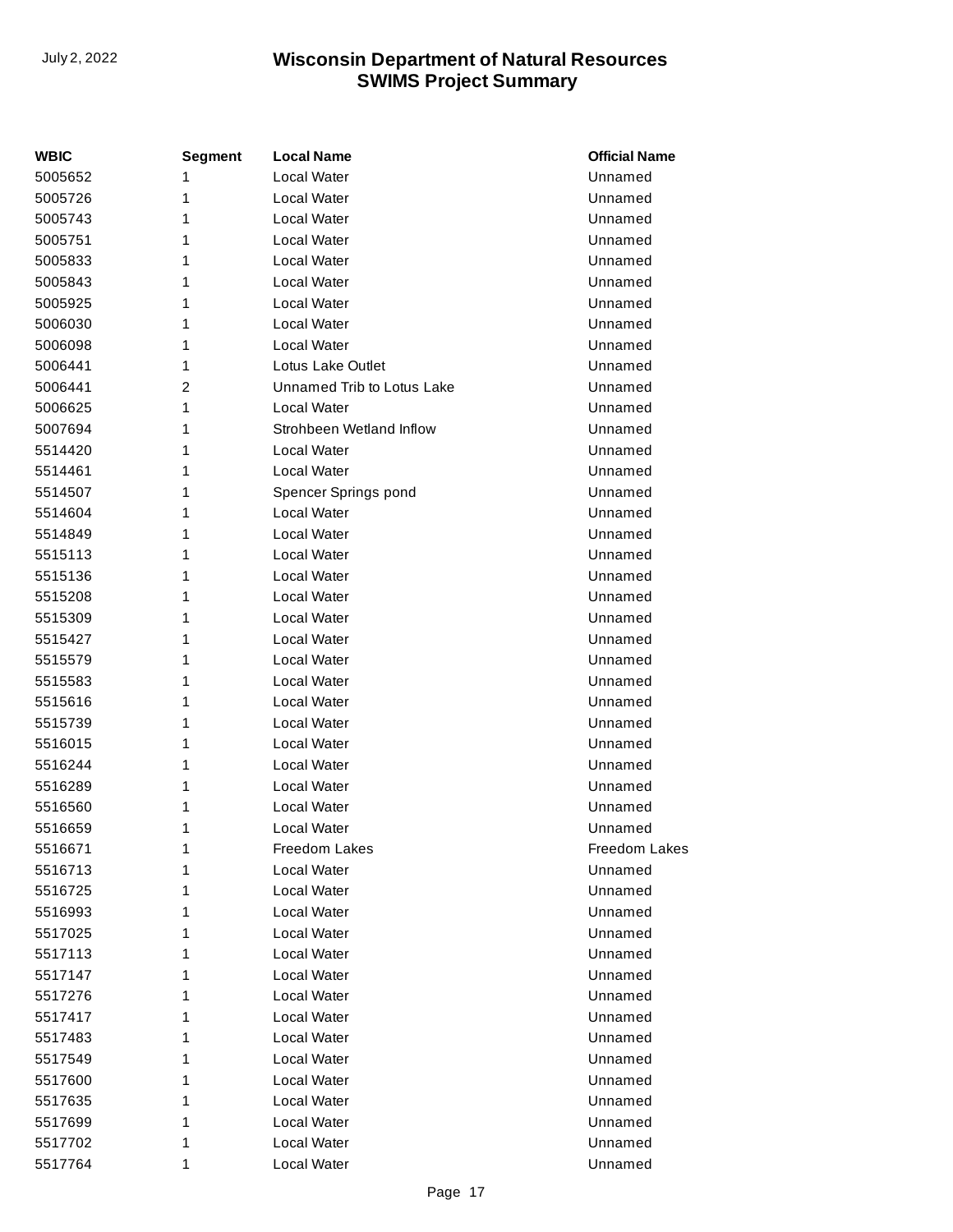| <b>WBIC</b> | <b>Segment</b> | <b>Local Name</b>   | <b>Official Name</b> |
|-------------|----------------|---------------------|----------------------|
| 5517811     | 1              | Local Water         | Unnamed              |
| 5517864     | 1              | <b>Local Water</b>  | Unnamed              |
| 5517885     | 1              | <b>Local Water</b>  | Unnamed              |
| 5517905     | 1              | Local Water         | Unnamed              |
| 5517920     | 1              | Local Water         | Unnamed              |
| 5517944     | 1              | Local Water         | Unnamed              |
| 5517967     | 1              | <b>Local Water</b>  | Unnamed              |
| 5518006     | 1              | Local Water         | Unnamed              |
| 5518030     | 1              | Local Water         | Unnamed              |
| 5518156     | 1              | <b>Local Water</b>  | Unnamed              |
| 5518205     | 1              | Local Water         | Unnamed              |
| 5518249     | 1              | <b>Unnamed Lake</b> | Unnamed              |
| 5518328     | 1              | Local Water         | Unnamed              |
| 5518384     | 1              | Local Water         | Unnamed              |
| 5518422     | 1              | <b>Local Water</b>  | Unnamed              |
| 5518429     | 1              | <b>Unnamed Lake</b> | Unnamed              |
| 5518499     | 1              | Local Water         | Unnamed              |
| 5518524     | 1              | <b>Local Water</b>  | Unnamed              |
| 5518544     | 1              | <b>Local Water</b>  | Unnamed              |
| 5518616     | 1              | <b>Local Water</b>  | Unnamed              |
| 5518666     | 1              | Local Water         | Unnamed              |
| 5518775     | 1              | Local Water         | Unnamed              |
| 5518780     | 1              | <b>Local Water</b>  | Unnamed              |
| 5518838     | 1              | Local Water         | Unnamed              |
| 5518876     | 1              | Local Water         | Unnamed              |
| 5519005     | 1              | Local Water         | Unnamed              |
| 5519138     | 1              | <b>Local Water</b>  | Unnamed              |
| 5519199     | 1              | <b>Local Water</b>  | Unnamed              |
| 5519208     | 1              | Local Water         | Unnamed              |
| 5519230     | 1              | Local Water         | Unnamed              |
| 5519238     | 1              | Local Water         | Unnamed              |
| 5519283     | 1              | Local Water         | Unnamed              |
| 5519290     | 1              | <b>Local Water</b>  | Unnamed              |
| 5519358     | 1              | Local Water         | Unnamed              |
| 5519398     | 1              | Local Water         | Unnamed              |
| 5519469     | 1              | Local Water         | Unnamed              |
| 5519645     | 1              | Local Water         | Unnamed              |
| 5519694     | 1              | Local Water         | Unnamed              |
| 5519703     | 1              | <b>Local Water</b>  | Unnamed              |
| 5519752     | 1              | Local Water         | Unnamed              |
| 5519761     | 1              | Local Water         | Unnamed              |
| 5519786     | 1              | Local Water         | Unnamed              |
| 5519853     | 1              | Local Water         | Unnamed              |
| 5519919     | 1              | Local Water         | Unnamed              |
| 5519923     | 1              | Local Water         | Unnamed              |
| 5519938     | 1              | Local Water         | Unnamed              |
| 5519981     | 1              | Local Water         | Unnamed              |
| 5519994     | 1              | Local Water         | Unnamed              |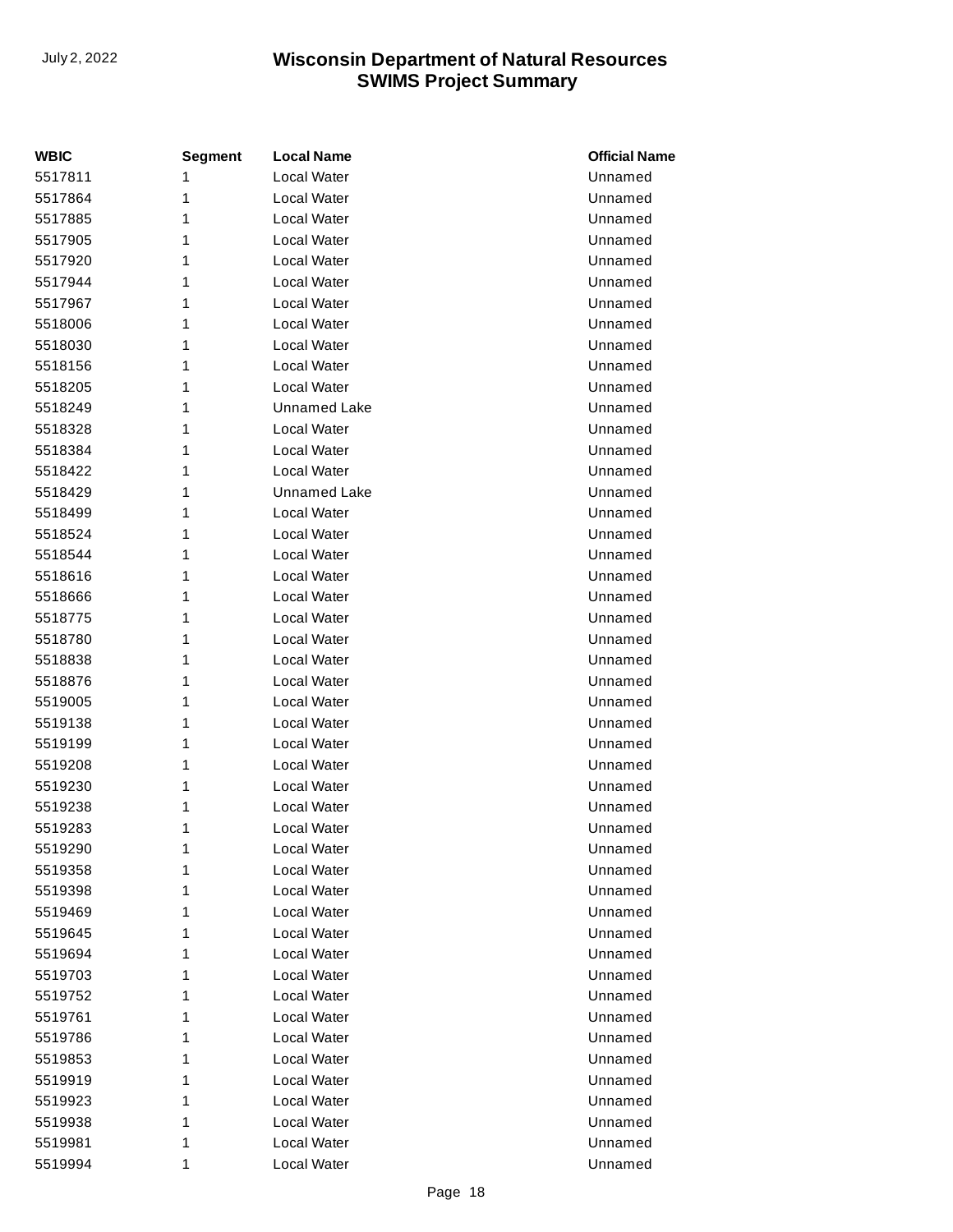| <b>WBIC</b> | <b>Segment</b> | <b>Local Name</b>  | <b>Official Name</b> |
|-------------|----------------|--------------------|----------------------|
| 5520081     | 1              | <b>Local Water</b> | Unnamed              |
| 5520138     | 1              | Local Water        | Unnamed              |
| 5520142     | 1              | Local Water        | Unnamed              |
| 5520226     | 1              | Local Water        | Unnamed              |
| 5520252     | 1              | Local Water        | Unnamed              |
| 5520293     | 1              | <b>Local Water</b> | Unnamed              |
| 5520324     | 1              | Local Water        | Unnamed              |
| 5520349     | 1              | Local Water        | Unnamed              |
| 5520361     | 1              | Local Water        | Unnamed              |
| 5520371     | 1              | Local Water        | Unnamed              |
| 5520438     | 1              | Local Water        | Unnamed              |
| 5520507     | 1              | Local Water        | Unnamed              |
| 5520572     | 1              | Local Water        | Unnamed              |
| 5520579     | 1              | <b>Local Water</b> | Unnamed              |
| 5520592     | 1              | Local Water        | Unnamed              |
| 5520595     | 1              | Local Water        | Unnamed              |
| 5520599     | 1              | Local Water        | Unnamed              |
| 5520620     | 1              | Local Water        | Unnamed              |
| 5520646     | 1              | Local Water        | Unnamed              |
| 5520652     | 1              | Local Water        | Unnamed              |
| 5520657     | 1              | Local Water        | Unnamed              |
| 5520704     | 1              | <b>Local Water</b> | Unnamed              |
| 5520797     | 1              | Local Water        | Unnamed              |
| 5520805     | 1              | Local Water        | Unnamed              |
| 5520809     | 1              | Local Water        | Unnamed              |
| 5520853     | 1              | Local Water        | Unnamed              |
| 5520947     | 1              | Local Water        | Unnamed              |
| 5520973     | 1              | Local Water        | Unnamed              |
| 5521051     | 1              | Local Water        | Unnamed              |
| 5521061     | 1              | Local Water        | Unnamed              |
| 5521071     | 1              | Local Water        | Unnamed              |
| 5521093     | 1              | Local Water        | Unnamed              |
| 5521113     | 1              | Local Water        | Unnamed              |
| 5521116     | 1              | Local Water        | Unnamed              |
| 5521148     | 1              | Local Water        | Unnamed              |
| 5521158     | 1              | Local Water        | Unnamed              |
| 5521213     | 1              | Local Water        | Unnamed              |
| 5521224     | 1              | Local Water        | Unnamed              |
| 5521267     | 1              | Local Water        | Unnamed              |
| 5521294     | 1              | Local Water        | Unnamed              |
| 5521317     | 1              | Local Water        | Unnamed              |
| 5521369     | 1              | Local Water        | Unnamed              |
| 5521374     | 1              | Local Water        | Unnamed              |
| 5521389     | 1              | Local Water        | Unnamed              |
| 5521393     | 1              | Local Water        | Unnamed              |
| 5521448     | 1              | Local Water        | Unnamed              |
| 5521451     | 1              | Local Water        | Unnamed              |
| 5521459     | 1              | Local Water        | Unnamed              |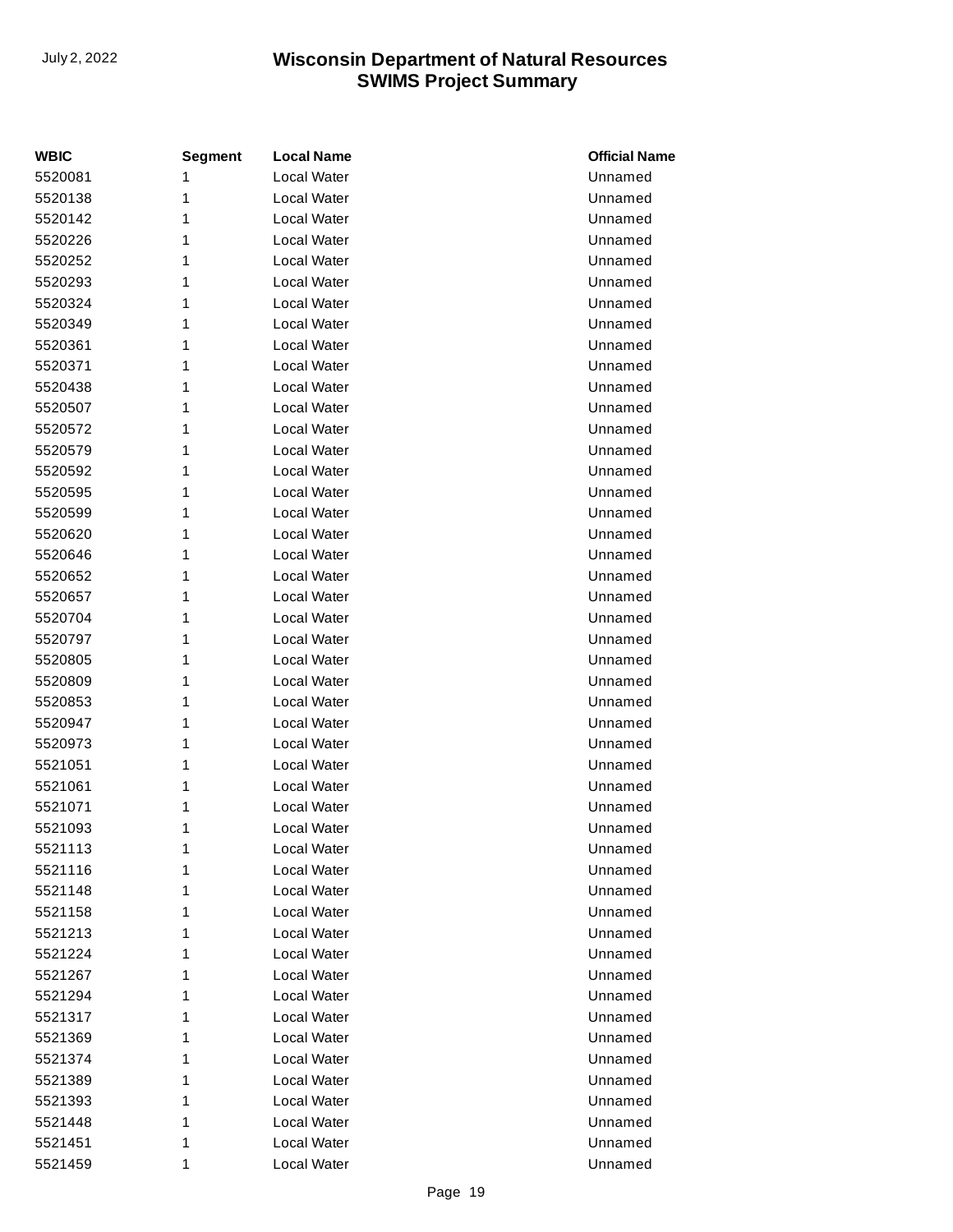| <b>WBIC</b> | <b>Segment</b> | <b>Local Name</b> | <b>Official Name</b> |
|-------------|----------------|-------------------|----------------------|
| 5521544     | 1              | Local Water       | Unnamed              |
| 5521549     | 1              | Local Water       | Unnamed              |
| 5521552     | 1              | Local Water       | Unnamed              |
| 5521574     | 1              | Local Water       | Unnamed              |
| 5521600     | 1              | Local Water       | Unnamed              |
| 5521605     | 1              | Local Water       | Unnamed              |
| 5521614     | 1              | Local Water       | Unnamed              |
| 5521615     | 1              | Local Water       | Unnamed              |
| 5521643     | 1              | Local Water       | Unnamed              |
| 5521669     | 1              | Local Water       | Unnamed              |
| 5521670     | 1              | Local Water       | Unnamed              |
| 5521688     | 1              | Local Water       | Unnamed              |
| 5521695     | 1              | Local Water       | Unnamed              |
| 5521801     | 1              | Local Water       | Unnamed              |
| 5521849     | 1              | Local Water       | Unnamed              |
| 5521852     | 1              | Local Water       | Unnamed              |
| 5521911     | 1              | Local Water       | Unnamed              |
| 5521923     | 1              | Local Water       | Unnamed              |
| 5521962     | 1              | Local Water       | Unnamed              |
| 5521979     | 1              | Local Water       | Unnamed              |
| 5521999     | 1              | Local Water       | Unnamed              |
| 5522074     | 1              | Local Water       | Unnamed              |
| 5522098     | 1              | Local Water       | Unnamed              |
| 5522117     | 1              | Local Water       | Unnamed              |
| 5522260     | 1              | Local Water       | Unnamed              |
| 5522342     | 1              | Local Water       | Unnamed              |
| 5522354     | 1              | Local Water       | Unnamed              |
| 5522406     | 1              | Local Water       | Unnamed              |
| 5522456     | 1              | Local Water       | Unnamed              |
| 5522464     | 1              | Local Water       | Unnamed              |
| 5522466     | 1              | Local Water       | Unnamed              |
| 5522480     | 1              | Local Water       | Unnamed              |
| 5522486     | 1              | Local Water       | Unnamed              |
| 5522500     | 1              | Local Water       | Unnamed              |
| 5522552     | 1              | Local Water       | Unnamed              |
| 5522610     | 1              | Local Water       | Unnamed              |
| 5522658     | 1              | Local Water       | Unnamed              |
| 5522687     | 1              | Local Water       | Unnamed              |
| 5522707     | 1              | Local Water       | Unnamed              |
| 5522732     | 1              | Local Water       | Unnamed              |
| 5522748     | 1              | Local Water       | Unnamed              |
| 5522760     | 1              | Local Water       | Unnamed              |
| 5522784     | 1              | Local Water       | Unnamed              |
| 5522860     | 1              | Local Water       | Unnamed              |
| 5522911     | 1              | Local Water       | Unnamed              |
| 5523029     | 1              | Local Water       | Unnamed              |
| 5523043     | 1              | Local Water       | Unnamed              |
| 5523044     | 1              | Local Water       | Unnamed              |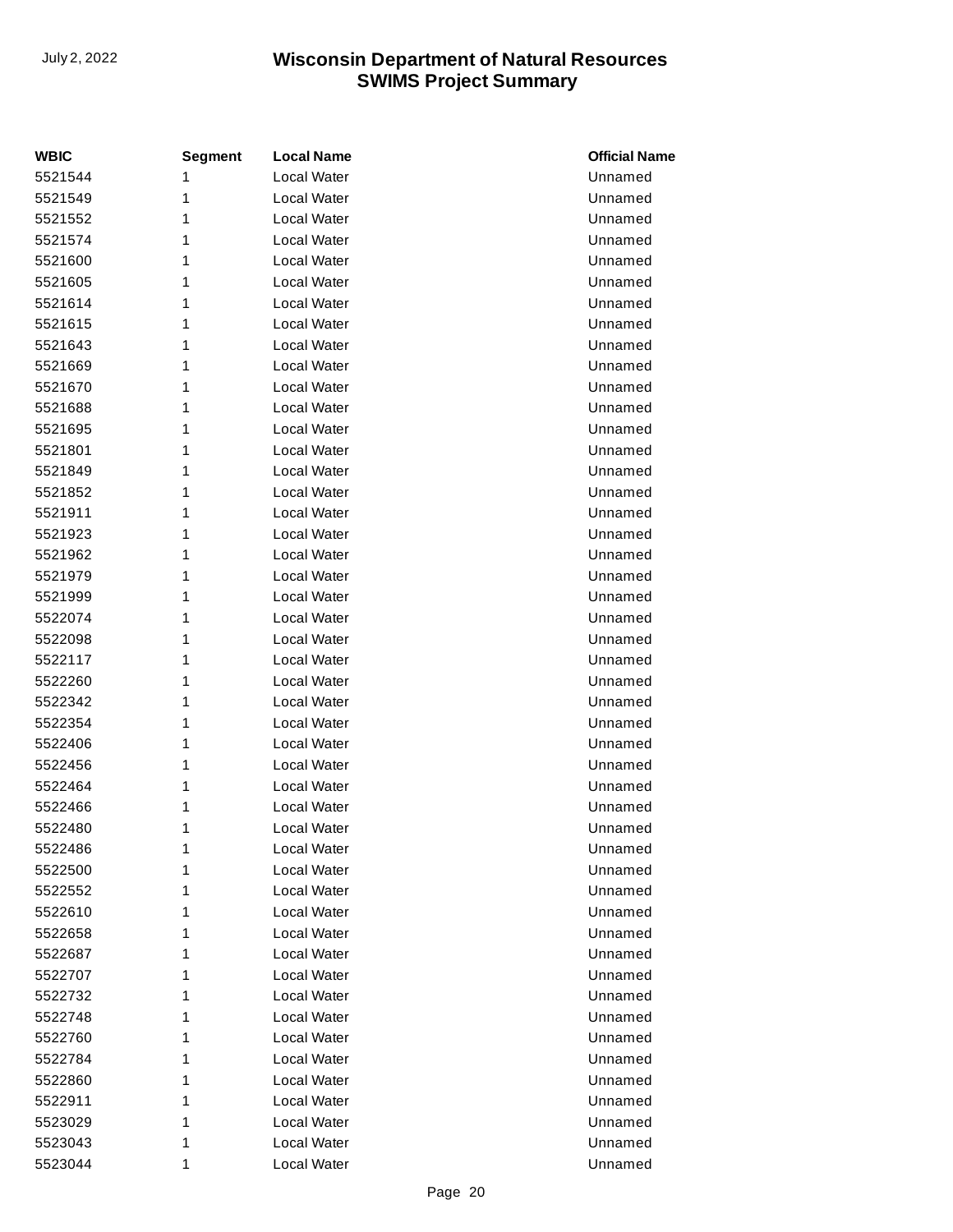| <b>WBIC</b> | <b>Segment</b> | <b>Local Name</b>  | <b>Official Name</b> |
|-------------|----------------|--------------------|----------------------|
| 5523060     | 1              | <b>Local Water</b> | Unnamed              |
| 5523069     | 1              | Local Water        | Unnamed              |
| 5523082     | 1              | Local Water        | Unnamed              |
| 5523098     | 1              | Local Water        | Unnamed              |
| 5523129     | 1              | Local Water        | Unnamed              |
| 5523130     | 1              | <b>Local Water</b> | Unnamed              |
| 5523150     | 1              | Local Water        | Unnamed              |
| 5523154     | 1              | Local Water        | Unnamed              |
| 5523157     | 1              | Local Water        | Unnamed              |
| 5523165     | 1              | Local Water        | Unnamed              |
| 5523168     | 1              | Local Water        | Unnamed              |
| 5523182     | 1              | Local Water        | Unnamed              |
| 5523183     | 1              | Local Water        | Unnamed              |
| 5523189     | 1              | <b>Local Water</b> | Unnamed              |
| 5523346     | 1              | Local Water        | Unnamed              |
| 5523389     | 1              | Local Water        | Unnamed              |
| 5523463     | 1              | Local Water        | Unnamed              |
| 5523468     | 1              | Local Water        | Unnamed              |
| 5523512     | 1              | Local Water        | Unnamed              |
| 5523612     | 1              | Local Water        | Unnamed              |
| 5523692     | 1              | Unnamed Lake       | Unnamed              |
| 5523705     | 1              | Local Water        | Unnamed              |
| 5523708     | 1              | Local Water        | Unnamed              |
| 5523737     | 1              | Local Water        | Unnamed              |
| 5523812     | 1              | Local Water        | Unnamed              |
| 5523827     | 1              | Local Water        | Unnamed              |
| 5523858     | 1              | Local Water        | Unnamed              |
| 5523866     | 1              | Local Water        | Unnamed              |
| 5523927     | 1              | Local Water        | Unnamed              |
| 5523998     | 1              | <b>Local Water</b> | Unnamed              |
| 5524120     | 1              | Local Water        | Unnamed              |
| 5524164     | 1              | Local Water        | Unnamed              |
| 5524165     | 1              | Local Water        | Unnamed              |
| 5524171     | 1              | Local Water        | Unnamed              |
| 5524218     | 1              | Local Water        | Unnamed              |
| 5524266     | 1              | Local Water        | Unnamed              |
| 5524296     | 1              | Local Water        | Unnamed              |
| 5524418     | 1              | Local Water        | Unnamed              |
| 5524498     | 1              | Local Water        | Unnamed              |
| 5524579     | 1              | Local Water        | Unnamed              |
| 5524929     | 1              | Local Water        | Unnamed              |
| 5524953     | 1              | Local Water        | Unnamed              |
| 5524984     | 1              | Local Water        | Unnamed              |
| 5525055     | 1              | Local Water        | Unnamed              |
| 5525057     | 1              | Local Water        | Unnamed              |
| 5525129     | 1              | Local Water        | Unnamed              |
| 5525136     | 1              | Local Water        | Unnamed              |
| 5525170     | 1              | Local Water        | Unnamed              |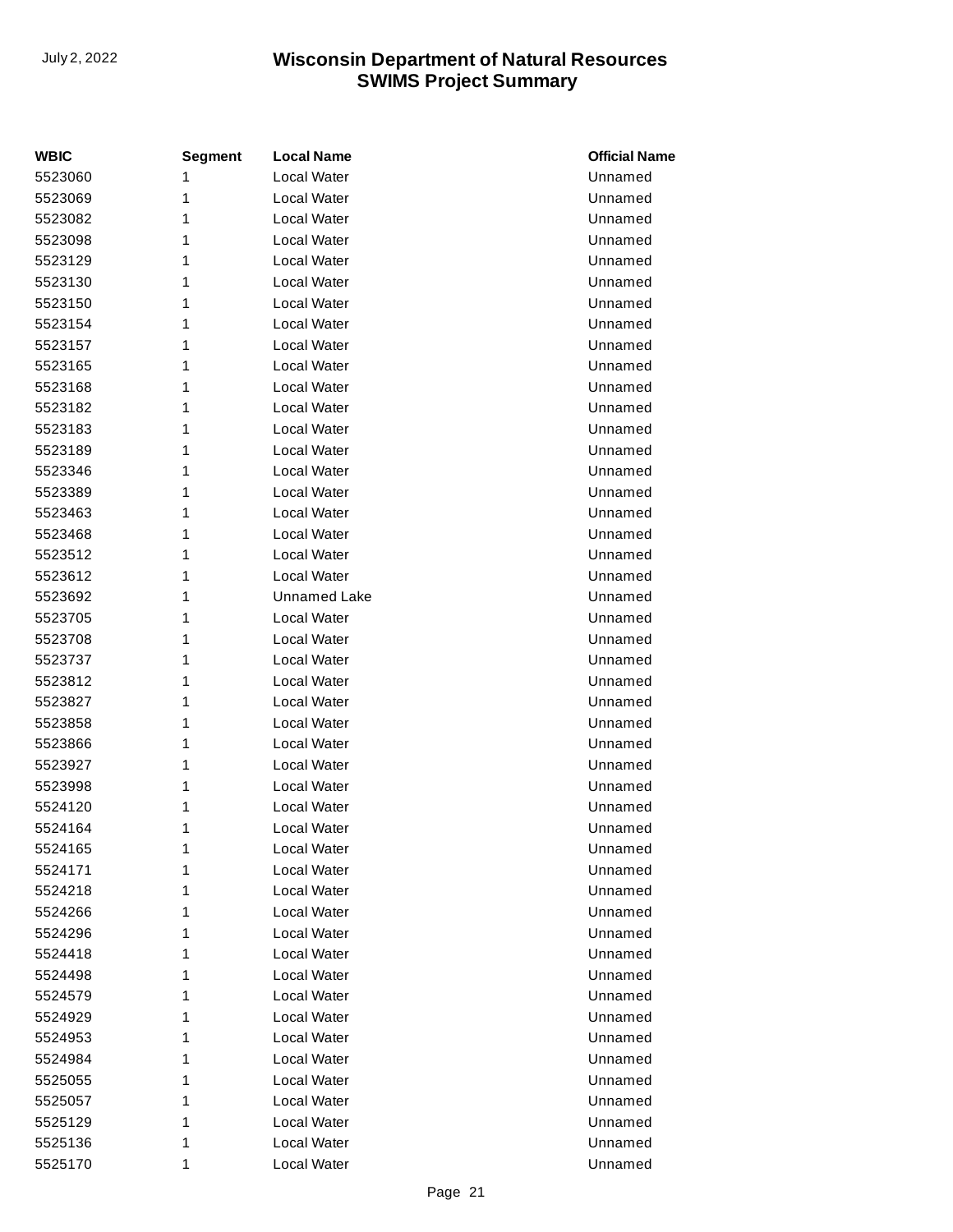| <b>WBIC</b> | <b>Segment</b> | <b>Local Name</b> | <b>Official Name</b> |
|-------------|----------------|-------------------|----------------------|
| 5525293     | 1              | Local Water       | Unnamed              |
| 5525356     | 1              | Local Water       | Unnamed              |
| 5525420     | 1              | Local Water       | Unnamed              |
| 5525449     | 1              | Local Water       | Unnamed              |
| 5525464     | 1              | Local Water       | Unnamed              |
| 5525495     | 1              | Local Water       | Unnamed              |
| 5525544     | 1              | Local Water       | Unnamed              |
| 5525587     | 1              | Local Water       | Unnamed              |
| 5525743     | 1              | Local Water       | Unnamed              |
| 5525850     | 1              | Local Water       | Unnamed              |
| 5525948     | 1              | Local Water       | Unnamed              |
| 5525999     | 1              | Local Water       | Unnamed              |
| 5526018     | 1              | Local Water       | Unnamed              |
| 5526068     | 1              | Local Water       | Unnamed              |
| 5526174     | 1              | Local Water       | Unnamed              |
| 5526234     | 1              | Local Water       | Unnamed              |
| 5526235     | 1              | Local Water       | Unnamed              |
| 5526265     | 1              | Local Water       | Unnamed              |
| 5526383     | 1              | Local Water       | Unnamed              |
| 5526396     | 1              | Local Water       | Unnamed              |
| 5526533     | 1              | Local Water       | Unnamed              |
| 5526548     | 1              | Local Water       | Unnamed              |
| 5526551     | 1              | Local Water       | Unnamed              |
| 5526584     | 1              | Local Water       | Unnamed              |
| 5526585     | 1              | Local Water       | Unnamed              |
| 5526609     | 1              | Local Water       | Unnamed              |
| 5526669     | 1              | Local Water       | Unnamed              |
| 5526681     | 1              | Local Water       | Unnamed              |
| 5526703     | 1              | Local Water       | Unnamed              |
| 5526737     | 1              | Local Water       | Unnamed              |
| 5526759     | 1              | Local Water       | Unnamed              |
| 5526767     | 1              | Local Water       | Unnamed              |
| 5526784     | 1              | Local Water       | Unnamed              |
| 5526832     | 1              | Local Water       | Unnamed              |
| 5526845     | 1              | Local Water       | Unnamed              |
| 5526920     | 1              | Local Water       | Unnamed              |
| 5526927     | 1              | Local Water       | Unnamed              |
| 5526936     | 1              | Local Water       | Unnamed              |
| 5526938     | 1              | Local Water       | Unnamed              |
| 5526939     | 1              | Local Water       | Unnamed              |
| 5526944     | 1              | Local Water       | Unnamed              |
| 5526947     | 1              | Local Water       | Unnamed              |
| 5526980     | 1              | Local Water       | Unnamed              |
| 5527001     | 1              | Local Water       | Unnamed              |
| 5527007     | 1              | Local Water       | Unnamed              |
| 5527014     | 1              | Local Water       | Unnamed              |
| 5527070     | 1              | Lake Alice        | Lake Alice           |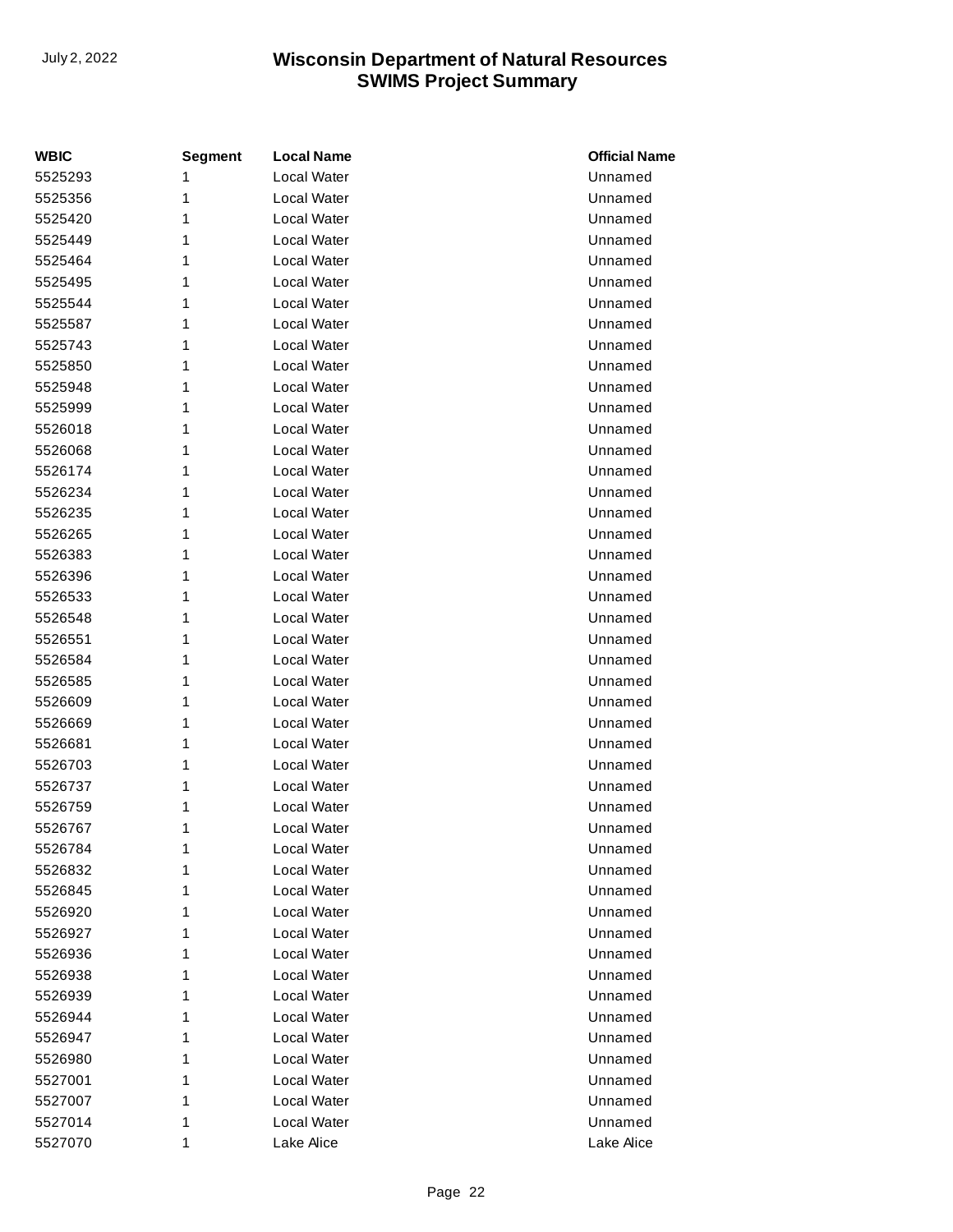| <b>WBIC</b> | <b>Segment</b> | <b>Local Name</b>                         | <b>Official Name</b> |
|-------------|----------------|-------------------------------------------|----------------------|
| 5527085     | 1              | Local Water                               | Unnamed              |
| 5527100     | 1              | Local Water                               | Unnamed              |
| 5527136     | 1              | Local Water                               | Unnamed              |
| 5527164     | 1              | Local Water                               | Unnamed              |
| 5527185     | 1              | Local Water                               | Unnamed              |
| 5527210     | 1              | Local Water                               | Unnamed              |
| 5527219     | 1              | Local Water                               | Unnamed              |
| 5527232     | 1              | Local Water                               | Unnamed              |
| 5527248     | 1              | Local Water                               | Unnamed              |
| 5527306     | 1              | Local Water                               | Unnamed              |
| 5527381     | 1              | <b>Local Water</b>                        | Unnamed              |
| 5527384     | 1              | Local Water                               | Unnamed              |
| 5527391     | 1              | Local Water                               | Unnamed              |
| 5527420     | 1              | Local Water                               | Unnamed              |
| 5527423     | 1              | Local Water                               | Unnamed              |
| 5527445     | 1              | Local Water                               | Unnamed              |
| 5527465     | 1              | Local Water                               | Unnamed              |
| 5527546     | 1              | Local Water                               | Unnamed              |
| 5527617     | 1              | Local Water                               | Unnamed              |
| 5581898     | 1              | Local Water                               | Unnamed              |
| 5581899     | 1              | Local Water                               | Unnamed              |
| 5581901     | 1              | Local Water                               | Unnamed              |
| 5581902     | 1              | Local Water                               | Unnamed              |
| 5581903     | 1              | Local Water                               | Unnamed              |
| 5583442     | 1              | Local Water                               | Unnamed              |
| 5583452     | 1              | Local Water                               | Unnamed              |
| 5583460     | 1              | Local Water                               | Unnamed              |
| 5583462     | 1              | Local Water                               | Unnamed              |
| 5583469     | 1              | Local Water                               | Unnamed              |
| 5583494     | 1              | Local Water                               | Unnamed              |
| 5583507     | 1              | Local Water                               | Unnamed              |
| 5583520     | 1              | Local Water                               | Unnamed              |
| 5583544     | 1              | Local Water                               | Unnamed              |
| 5583572     | 1              | Local Water                               | Unnamed              |
| 5583603     | 1              | Local Water                               | Unnamed              |
| 5583616     | 1              | Local Water                               | Unnamed              |
| 5583621     | 1              | Local Water                               | Unnamed              |
| 5583631     | 1              | Local Water                               | Unnamed              |
| 5583687     | 1              | Local Water                               | Unnamed              |
| 5583690     | 1              | Local Water                               | Unnamed              |
| 5583702     | 1              | Local Water                               | Unnamed              |
| 5583706     | 1              | Local Water                               | Unnamed              |
| 5583716     | 1              | Local Water                               | Unnamed              |
| 5583718     | 1              | Local Water                               | Unnamed              |
| 5583722     | 1              | Local Water                               | Unnamed              |
| 5583747     | 1              | Local Water                               | Unnamed              |
| 5583805     | 1              | Local Water                               | Unnamed              |
| 5584056     | 1              | Unnamed backwaters of the St. Croix River | Unnamed              |